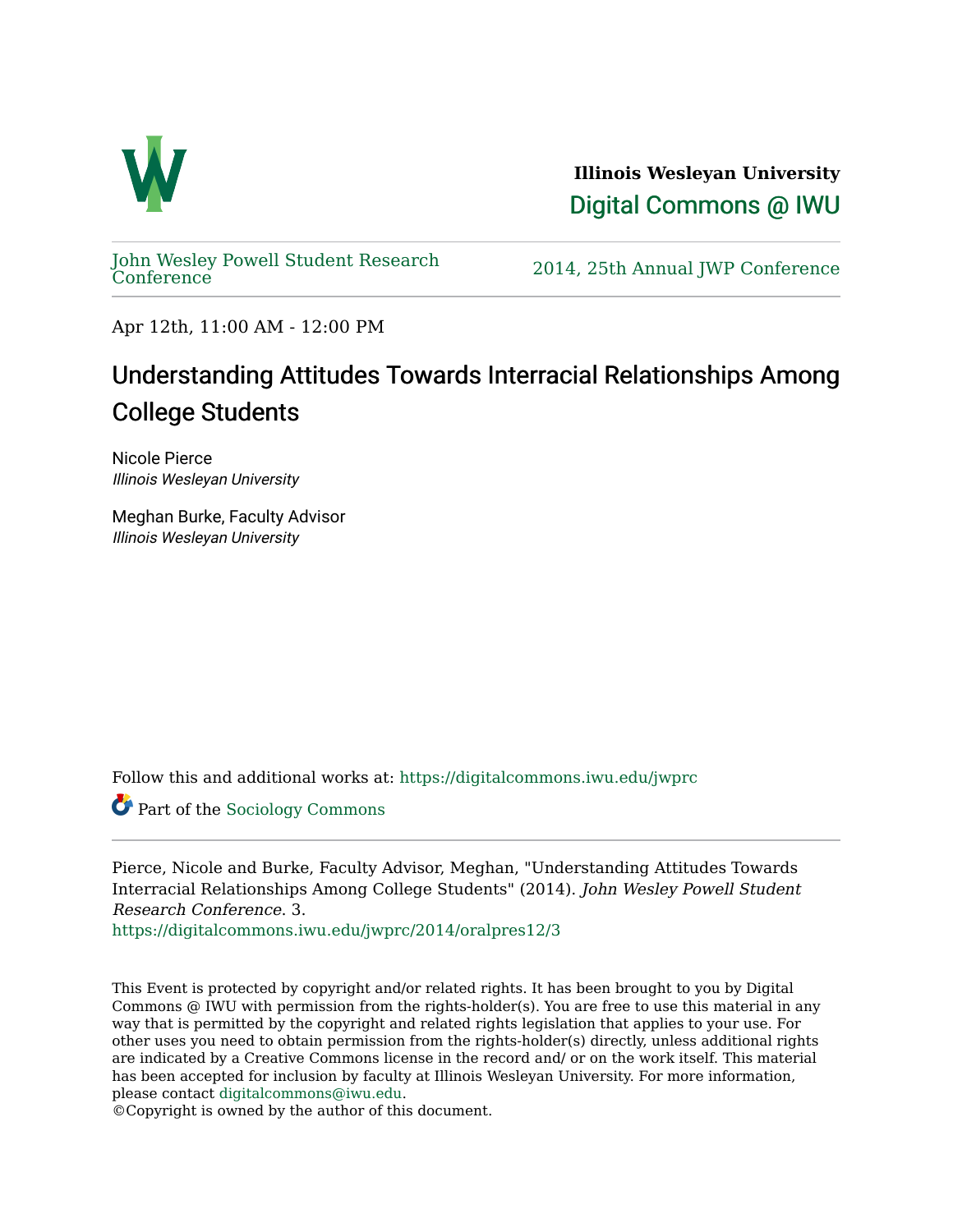### **Understanding Attitudes towards Interracial Relationships among College Students**

Nicole Pierce Sociology Senior Seminar 492 Illinois Wesleyan University April 20, 2014

#### Abstract

The number of interracial couples in the United States remains low in today's society. This study uses qualitative and quantitative survey data from Illinois Wesleyan students to investigate the motivations, perceptions, and experiences of those who are currently, or were previously, in an interracial relationship. I also explore the attitudes of those who have not dated interracially, and the media's impact on perceptions of interracial couples. I find that those who dated interracially did not see race as a deciding factor, but instead focused on personality, cultural similarities and differences, and appearances. Many students saw religion, peer and family support, and socioeconomic status as factors that influence the likelihood of dating interracially. Contradictory statements were made on the portrayal of interracial couples in the media; however, most concluded that the media images are generally positive. Better understanding these perceptions among current college students may have implications for future trends.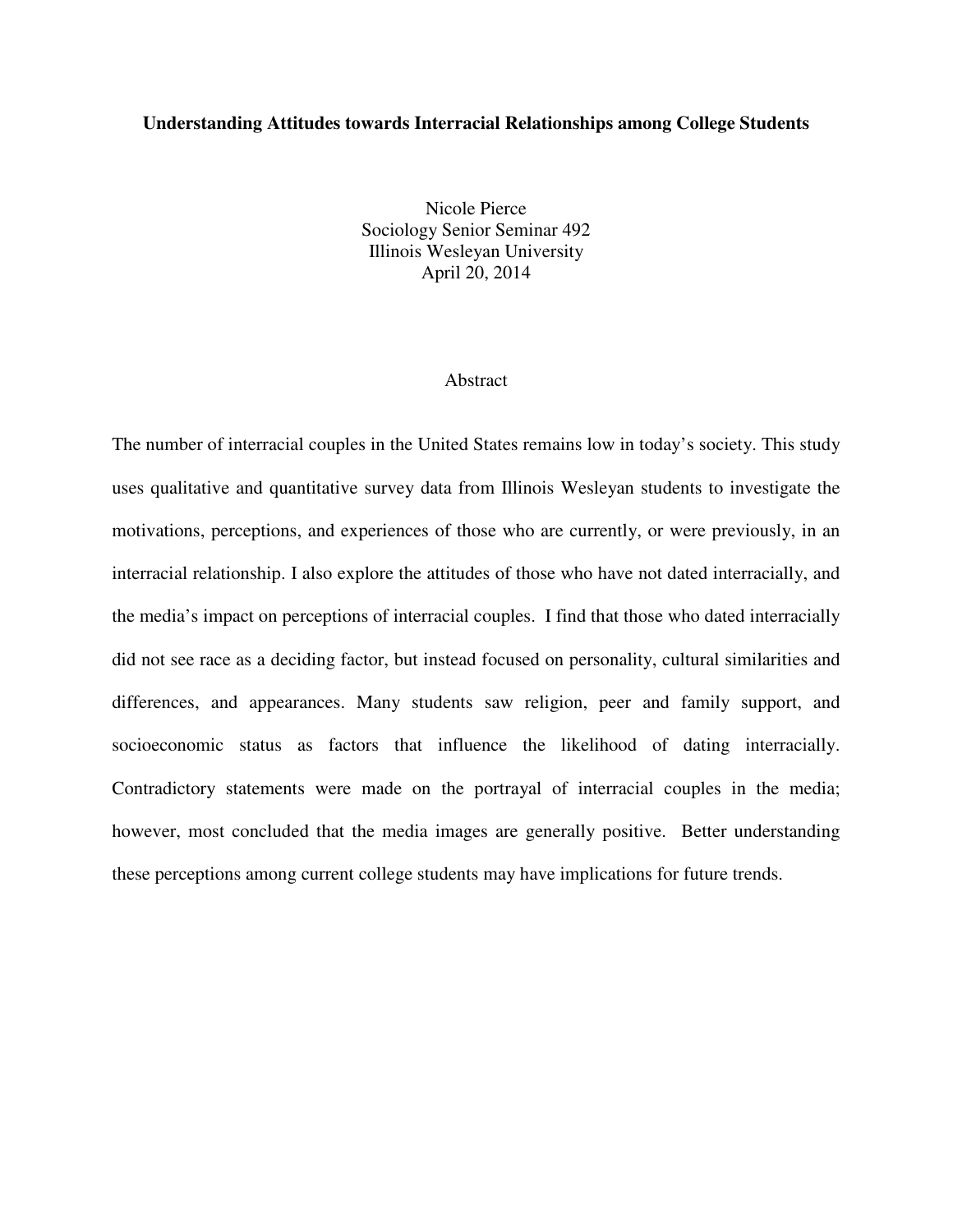Interracial relationship rates have been growing over. Still, from the 2007 U.S. Bureau of the Census, Black-White marriages count for only .5% of all marriages in the United States (Field, Kimuna, Straus 2013). In 2008, 14.6% of all marriages in the United States were interracial (Garcia, Riggio, Palavinelu, and Culpepper 2012). Even though interracial dating and marriage rates are growing, this type of relationship is still stigmatized. Marriages between Whites and non-Whites was concerned a crime until the mid-1960s. It has been suggested that interracial relationships show the assimilation of races within the United States. Lower ratings of interracial relationships for a specific race demonstrate that the boundaries the race has are strong, while higher rates demonstrate the social distance slowly decreasing (Hohmann-Marriott and Amato 2008). However, these ratings do not necessarily apply to all interracial relationships, as there is a difference between how romantic and platonic interracial relationships have been accepted in the United States.

 Interracial romantic relationships are significantly different from platonic relationships. There is a higher rate of platonic friendships between people of different races, but the rate of romantic relationships is low. Romantic relationships still produce the prejudices and stereotypes from previous decades that bring up the social barriers that keep different racial groups from being in more interracial relationships. A hypothetical example is this: Black men have the stereotype of being violent, and there is a belief that interracial relationships tend to be more violent. The connection between race and violence is there in many people's minds. Because these romantic relationships are still perceived with racial stereotypes, races tend to keep barriers between each other in order to avoid the assumed negatives of interracial dating.

 For these reasons, I wanted to research the attitudes, motivations, and behaviors toward interracial relationships. Many studies have investigated the reasons why individuals in the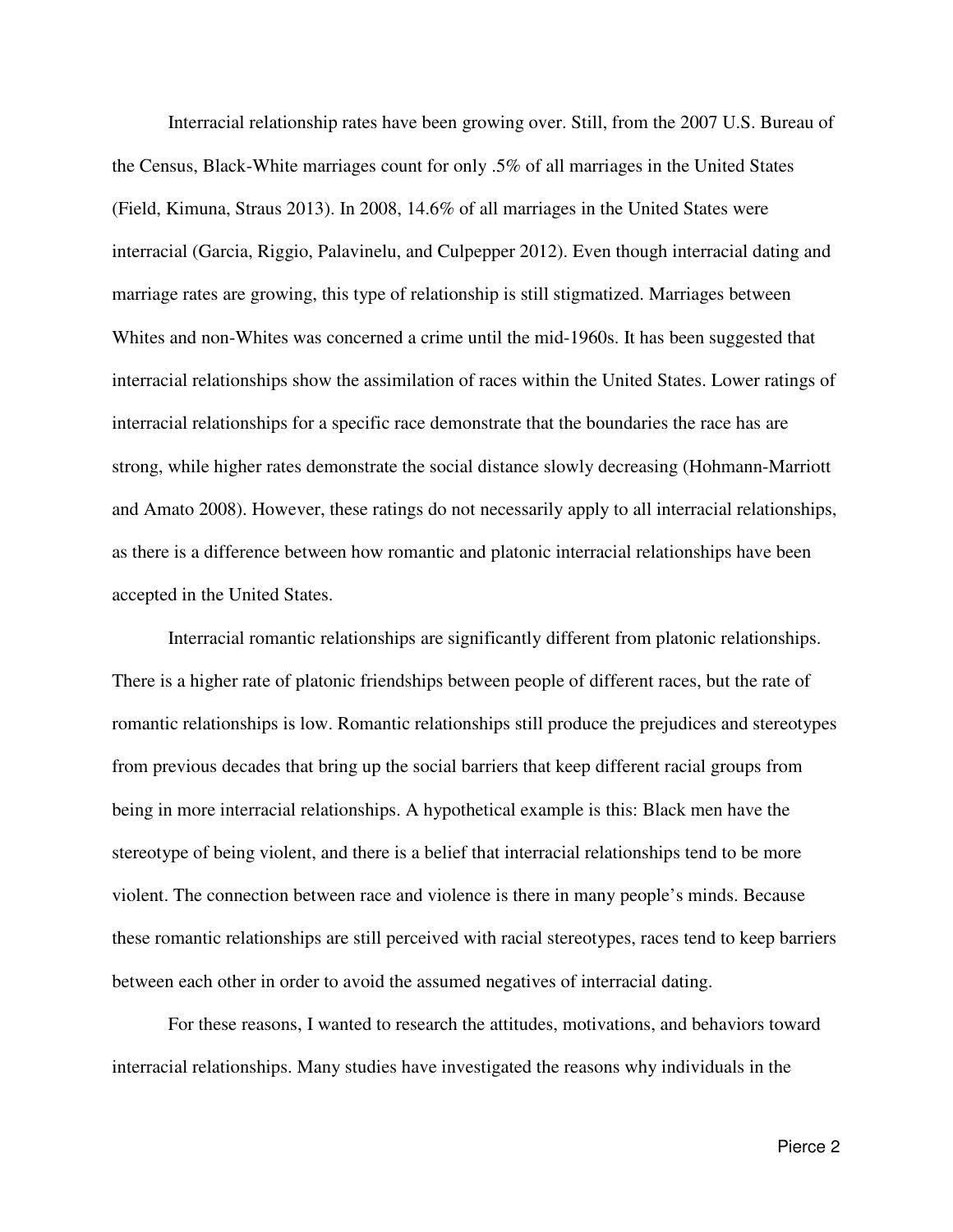United Sates are more or less accepting of interracial dating and relationships. This study uses qualitative and quantitative methods to better understand college students' perceptions and experiences in interracial relationships. By conducting this survey, I hope to aid in the research and discussion of race, and whether interracial dating is still taboo in our more liberal society. *Previous Studies: Their Conclusions, Impact, and Limitations* 

 While research on interracial dating and relationships has been a growing area of sociological research, it is still rather limited. Much of interracial relationship research has been done on Black-White couples and from the perspectives of Black or White individuals (Garcia et al. 2012; Golebiowska 2007). Many of the previous studies focused on interracial marriages rather than cohabitating and dating couples, as marriages are seen as a more permanent and intimate step in a relationship (Gullickson 2006). By limiting the studies to marriages, many relationships are being overlooked. Many individuals go through a number of relationships that do not go past dating or living together, but these relationships could provide vital information in understanding the impact of race in people's romantic lives. My study focuses on the stage that previous studies have left out, the dating stage. I also did not exclude specific races in my study, like many researchers who have only focused on Black-White unions. This allowed the participants to express themselves about any type of interracial relationship that they chose. Factors including race, religion, gender, and influences of media on one's tendency to enter an interracial relationship have been explored in previous studies, and I focused on these factors as well. By doing this, we will be able understand what is causing interracial relationships to still be off-limits in the United States.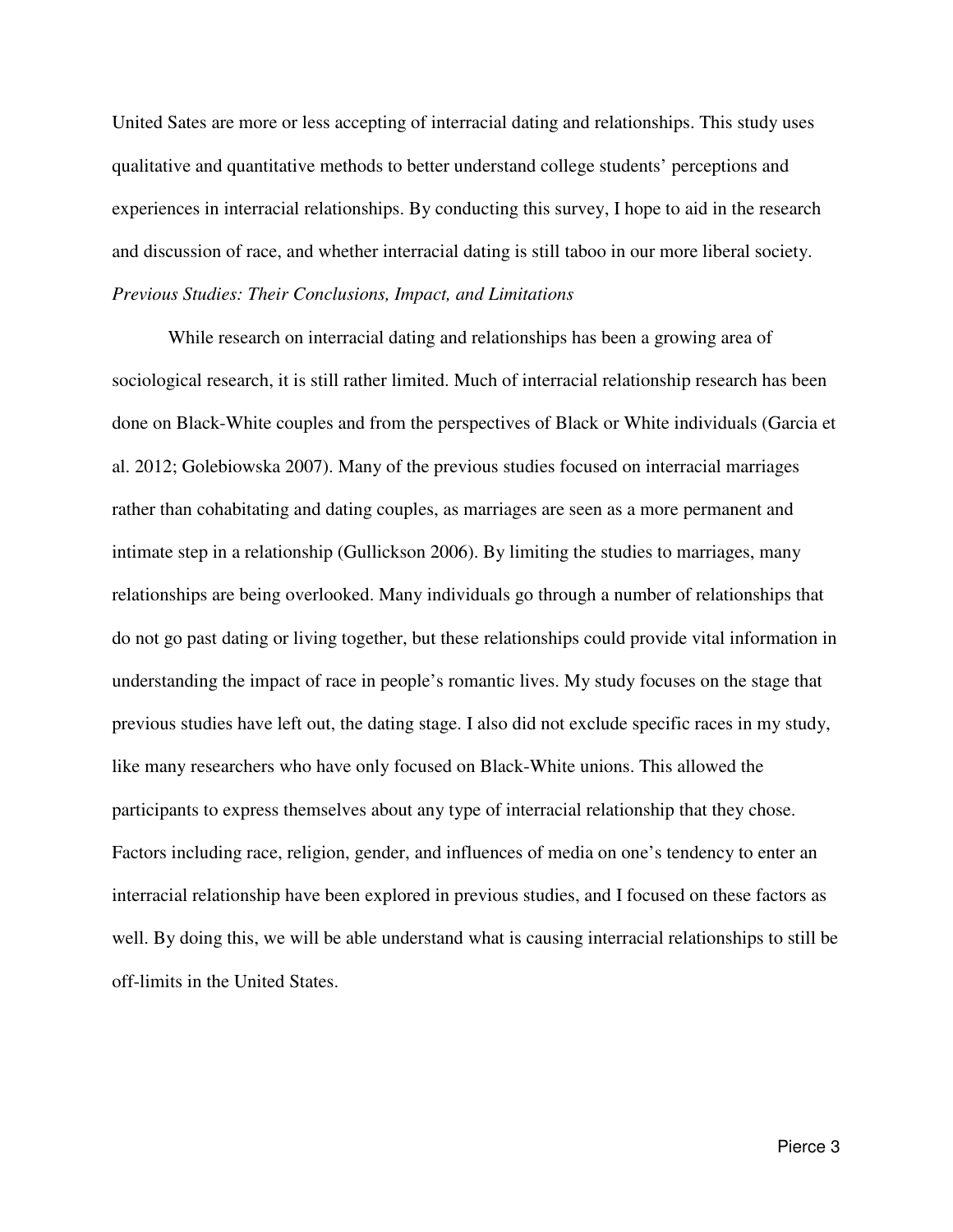#### *Factors and Motivations that Affect Interracial Dating*

 To understand why interracial dating is still a unique subject in the United States, researchers have studied a number of different factors. While age is not one of the factors that will be addressed in this study, researchers have studied age as a factor toward the likelihood of entering an interracial relationship. From previous studies, there appears to be a generational gap in the acceptance of interracial coupling. Younger people have shown a higher tendency to accept interracial couples than older people (Golebiowska 2007; Joyner and Kao 2005). In the Joyner and Kao (2005) study, data analysis showed that tendency to be in an interracial relationship decreased with age among Blacks, Whites, and Hispanics. The study also demonstrated that there was a difference between the types of relationship: interracial dating and cohabitating coupling increased with age while marriages decreased with age. The age decline may be due to when the relationship began, as relationships started at an early age are more likely to be interracial than in the later years (Joyner and Kao 2005). This finding reflects the transition between dating and marriage, in that during our later years we become more focused on marriage and entering relationships that we hope will end in marriage. When we are older, we look at the relationship we are in to see if it is marriage material; statistically, interracial relationships are less likely to end in marriage (Joyner and Kao 2005). Vaquera and Kao (2005) suggest that younger people tend to be more accepting of interracial relationships because they have more opportunities to meet people of other races. Because research has shown that interracial dating is more common during our younger years, my focus on college students is important because it is the time when dating is beginning to focus more on marriage possibilities.

 There is a common belief that interracial relationships are more problematic than intraracial relationships. Interracial dating and relationships have been stigmatized for decades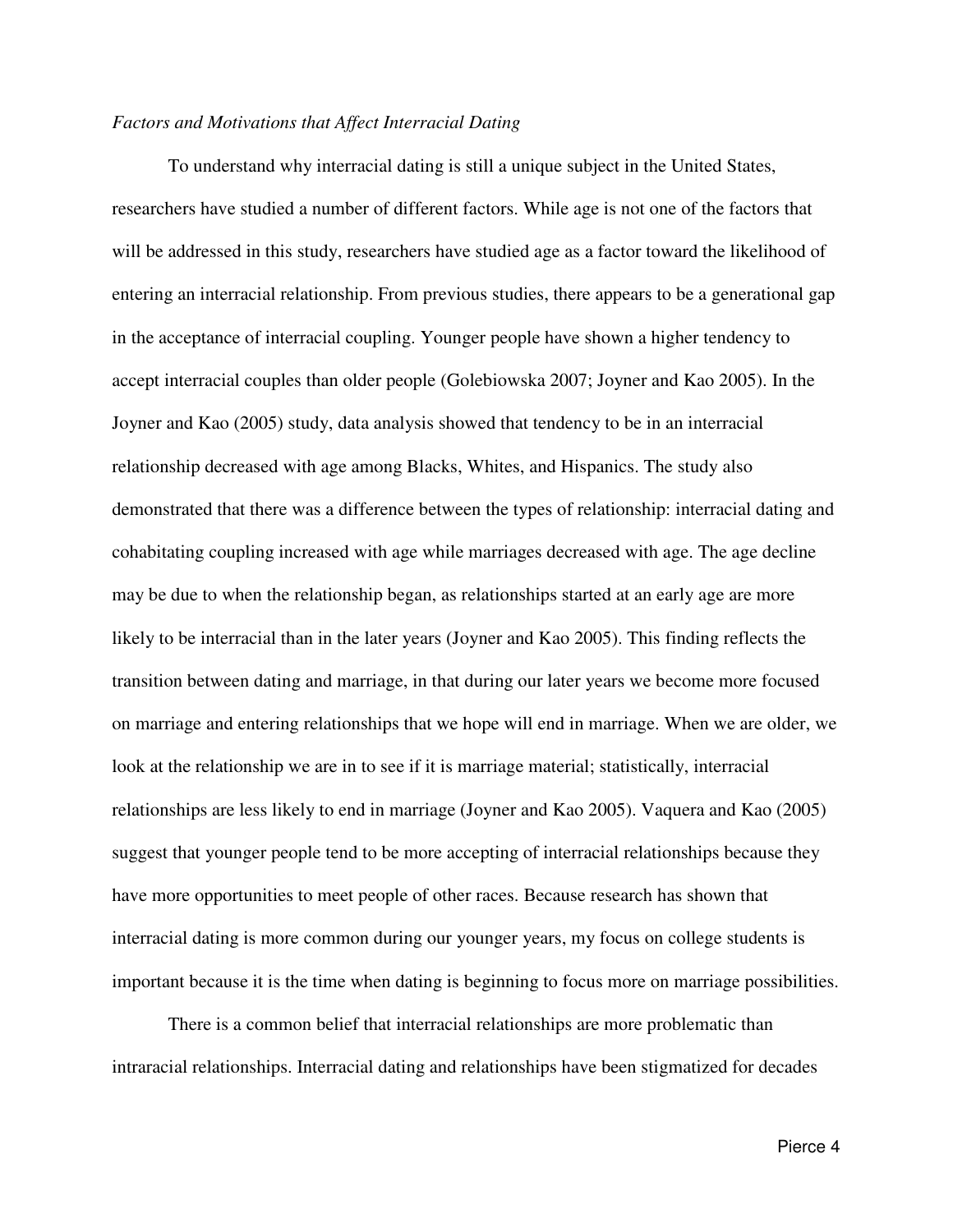and are believed to have many difficulties because of cultural differences (Troy, Lewis-Smith, and Laurenceau 2006). The divorce rate is higher for interracial marriages than same-race marriages, which fuels the belief that interracial relationships are certain to fail (Hohmann-Marriot and Amato 2008; Lienemann and Stopp 2013). Those who are against interracial dating are more likely to endorse negative racial stereotypes toward a certain race, as seen with Whites against White-Black unions (Golebiowska 7007). People tend to believe that interracial relationships are less stable and would cause trouble for the children born in these relationships (Miller et al. 2004). When asked why they avoided interracial relationships, Harris and Kalbfleisch (2000) found that people expressed fear of losing one's job or limiting their career path, negative reactions from the public, and being disowned by friends and family.

 Having little to no support from family and friends has shown to impact relationships, but especially interracial relationships. Lacking support from family and peers could negatively affect the satisfaction of being in the relationship and the couple's commitment (Hohmann-Marriot and Amato 2008). The Hohmann-Marriot and Amato (2008) study showed that interracial couples had fewer support groups and especially had a tendency to have little support from their parents. This factor along with others studied in their research did negatively impact the relationships, causing interracial couples to be less satisfied in their relationships than intraracial couples. Criticism from peers is especially harmful to people in their teenage years. Teens that were in an interracial relationship were more likely have trouble with friends in school (Kreager 2008). Findings reveal differences among racial groups as Blacks in interracial relationships had more peer troubles than Hispanics and Asians (Kreager 2008). Within the Latino community, researchers found that more support was given for intraracial couples or Latino-White couples than Latino-Black couples (Garcia et al. 2012). The researchers believed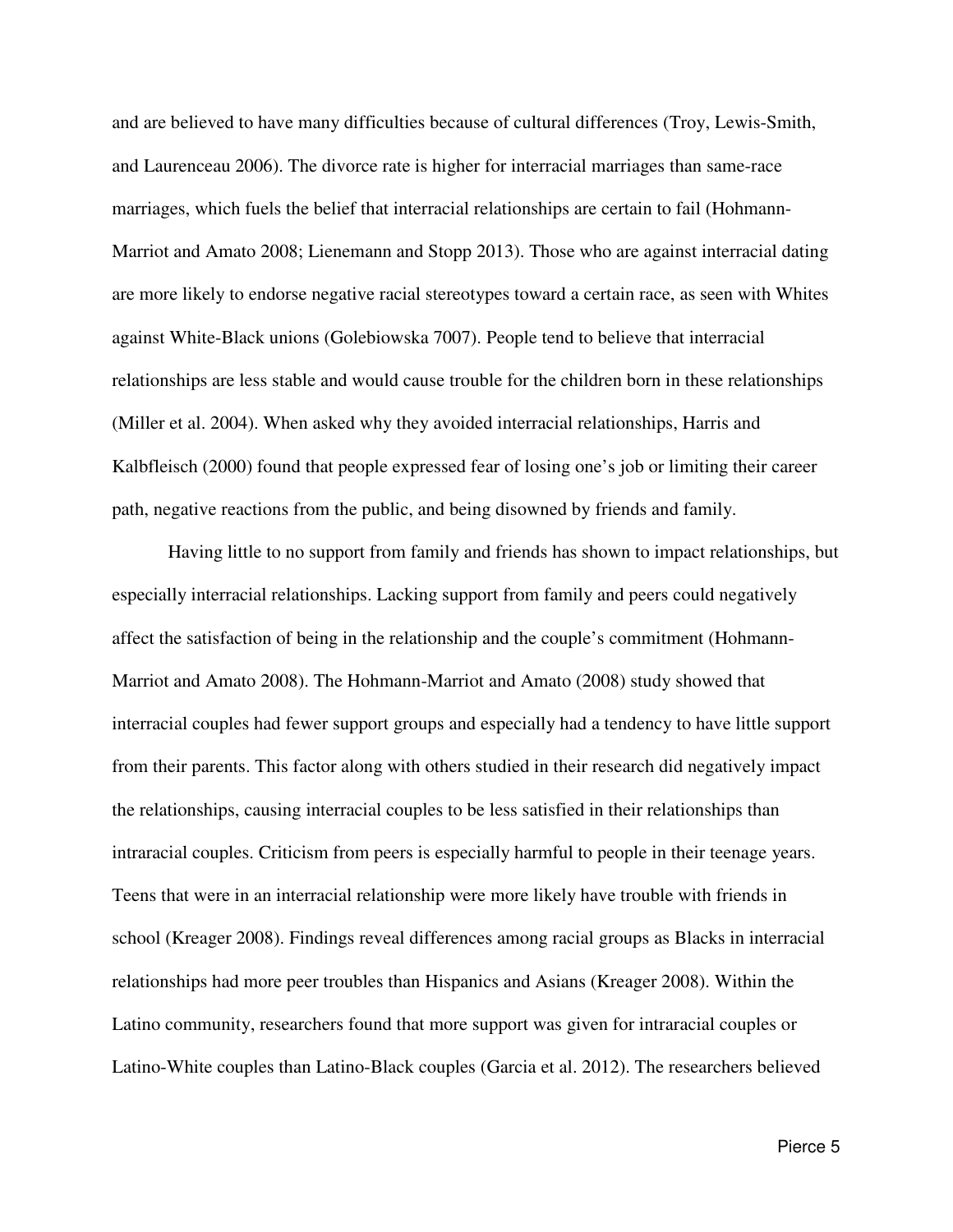that the reason Latino-Black relationships are supported less is due to racial stereotypes against Blacks.

 Race is also used as a status symbol in some cases. Miller et al. (2004) discovered that more White females feared being given criticism if they dated non-Whites. The White female's family would want her to date someone who had high status and financial stability. Non-Whites with low economic status were seen as unfit. This was true for non-White females dating White males of lower status or White males dating non-White females of low status. These findings were true only for those who said they experienced prejudice from their parents as they grew older. The Miller et al. (2004) study suggests that racial stereotypes and a lack of support are factors in the tendency to date interracially.

 Racial stereotypes and a lack of support from one's social groups are not the only factors, as religion and its impact on dating interracially have been studied. Conservative religious individuals are significantly more against interracial dating compared to non-religious individuals (Perry 2013). Public practice such as attending church, however, do not show a significant effect on interracial dating compared to practicing religion in private. Those who read their sacred texts more are more tolerant to interracial dating, which may be due to "more effectively [internalizing] the teachings of their faith about love and acceptance toward others (Ellison 1993; Lenski 1961), thereby influencing them to support interracial unions…" (Perry 2013). In my study, I will focus on whether or not religion has an effect on college students' willingness to date interracially.

 Media portrayal impacts the likelihood of a person tolerating interracial relationships. The presence of seeing Black-White couples in the media correlated with individuals being more accepting of interracial couples (Lienemann and Stopp 2013). The study focused on how Whites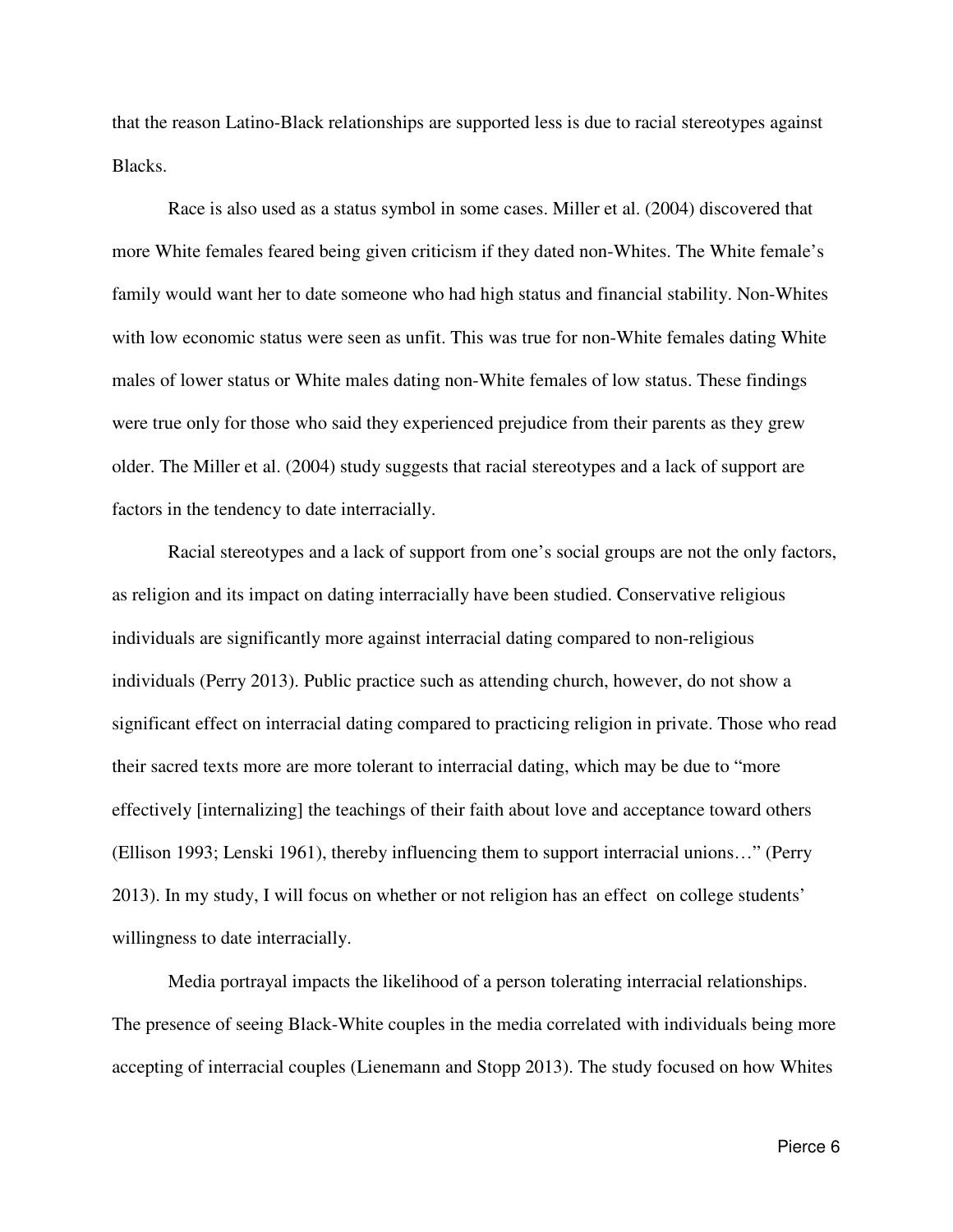perceived interracial couples, specifically Black-White couples. However, this study only looked at correlations, and some pre-existing attitudes may have had an effect on the way the individuals interpreted the portrayals of interracial couples in the media. For example, if someone had positive attitudes about interracial relationships already, they would view the portrayals in a positive light. On the other hand, someone with bad experiences or a negative outlook on the relationships could view the same portrayals in a negative way.

A number of researchers also study interracial relationships according to gender and race. In many cases, men in certain racial groups tend to enter more interracial relationships than women. For example, Garcia et al. (2012) discovered that Latino men have a tendency to react negatively toward Latina women being with a Black man. Black women and White men are more against interracial dating than black men and white women (Schoepflin 2009; Field et al. 2013). Asian women and Black men tend to hook up more interracially than other combinations of gender and race, and Asian women date more interracially as well (McClintock and Murry 2010). Still, gender has also been shown to have no significant impact on attitudes toward interracial dating, as seen in the Field et al. (2013) research. When focusing on relationships between Black men and Black women, there was no significant difference. While the results showed Black men having a higher percentage of agreement to the statements given, the difference compared to Black women was minor (Field et al. 2013).

Besides factors such as gender, social support, and the media, many studies focus on how stereotypes negatively impact the likelihood of entering an interracial relationship. There have been a few studies that have explored factors that positively impact entering these relationships. Yodanis (2012) noticed that one of the reasons people entered interracial relationships was because the different culture of their partner fascinated them. These cultural differences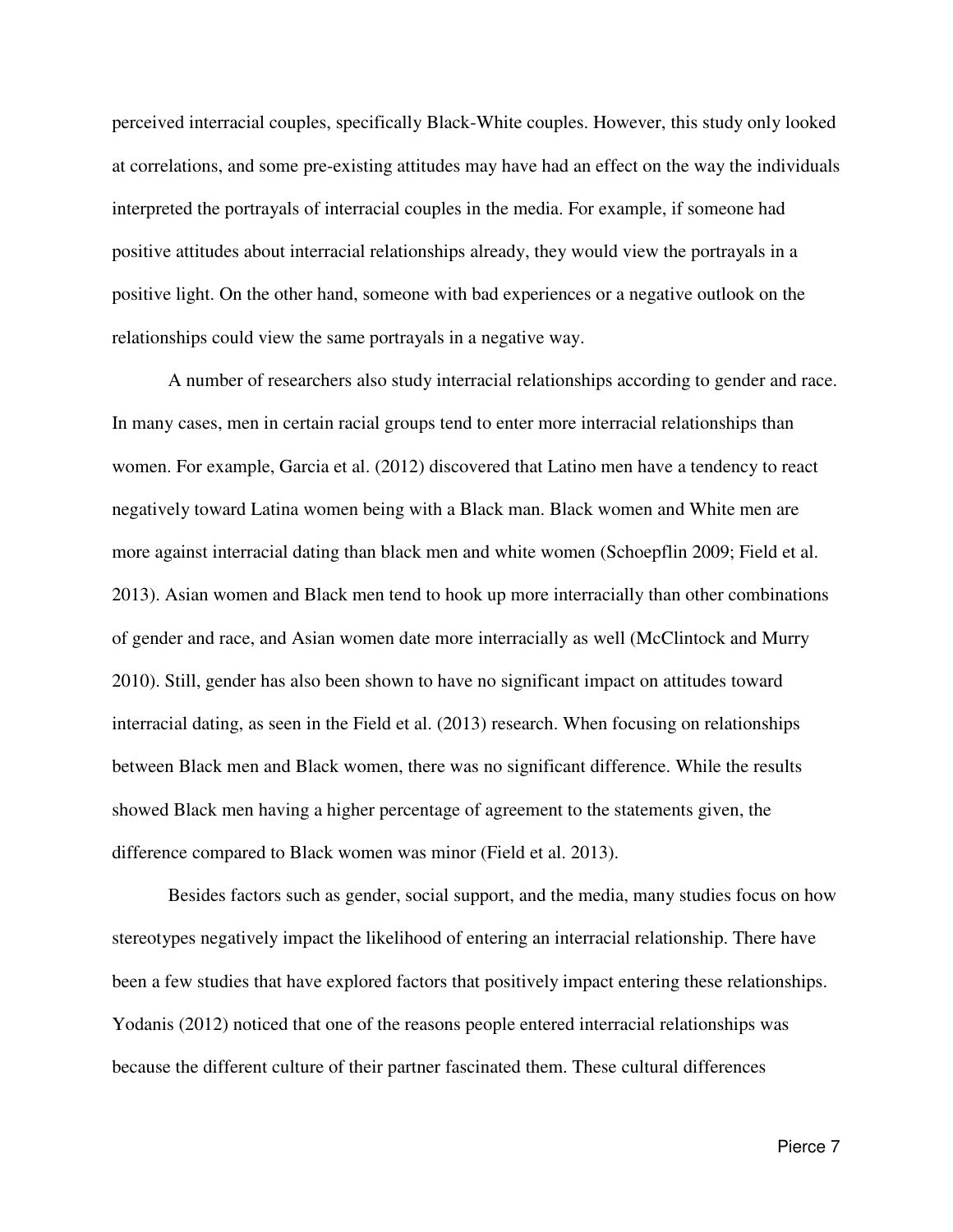remained throughout the relationship and are enjoyed by the couple regardless of frustrations they may have caused.

## *Most and Least Accepted Couples*

Even though the interracial relationship rate is growing in the United States, studies demonstrate how many are still against or uncomfortable with this type of relationship. Numerous individuals believe the  $21<sup>st</sup>$  century has shown a great amount of progress, which it has. In the  $19<sup>th</sup>$  and  $20<sup>th</sup>$  century, 38 states banned non-Whites from marrying Whites, and in some states it was given a punishment of 10 years in prison (Miller, Olson, and Fazio 2004). In 1967, the antimiscegenation laws were ruled unconstitutional by the U.S. Supreme Court, which ended the ban on interracial marriages. One of these progressive aspects of the  $21<sup>st</sup>$  century is the tearing down racism and the boundaries races create to exclude one another. However, even though change has been made since the middle of the last century, differences among races are still prevalent.

Within interracial dating, past studies have shown that the least accepted interracial relationship is one that includes a Black individual (Garcia et al. 2012; Field et al. 2013). With Black-White couples, Black men are seen as a threat to white purity and supremacy (Dalmage 376). White women who date Black men are considered tainted and only wanting to be in the relationship for the sex, to hurt someone, or for economic reasons (376). Both Black men and women face scrutiny from other Blacks when they date interracially, and are "accused of having lost connectedness to African Americans, being weak, and marrying…to escape [their] blackness" (379). Latinos viewed Latina-Black couples in the least positive manner within interracial couples, although there was no statistical difference compared to Latino-Latina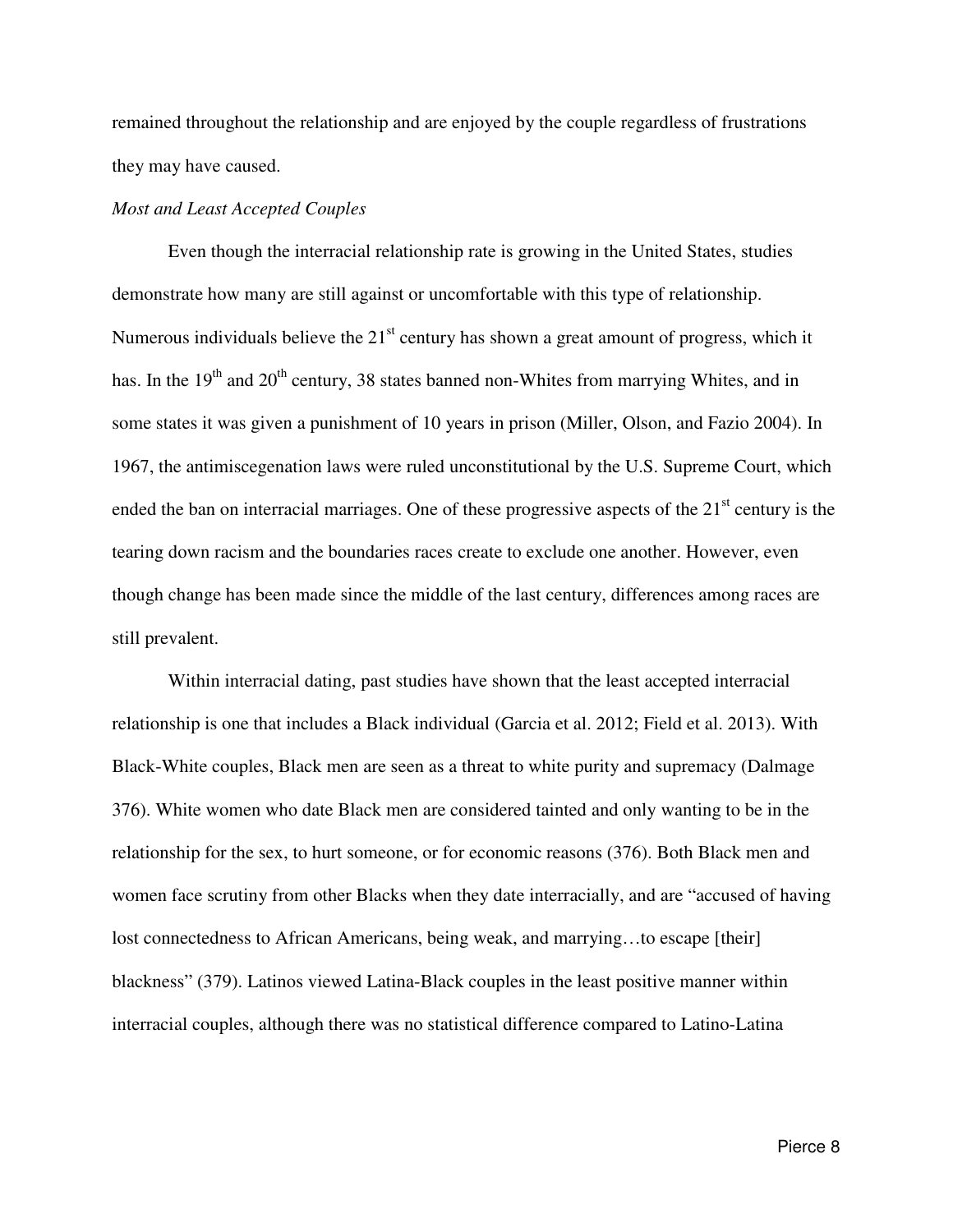couples (Garcia et al. 2012). Latina-Black couples also had the least amount of social support, compared to Latina-White and Latino-Latina couples.

 Not only do Whites tend to date other races and approve of dating other races instead of Blacks, Asians and to a lesser extent, Hispanics, have a similar dating style to Whites in that they are more likely to date any other race before Blacks (Robnett and Feliciano 2011). Robnett and Feliciano (2011) found that Asians are more exclusive toward Hispanics than Whites, and Blacks are more likely not to date Whites more than Asians and Hispanics. This may be due to Blacks having more negative perceptions of Whites than other races. Field et al (2013) found that Black-White unions were less acceptable than Asian-White unions. The Black students in the study also expected disapproval from parents more than parents of other races who were in interracial relationships.

 Looking at how gender and race related to each other is important in studying interracial relationships. Black women, Asian men, and sometimes Latino men are the most excluded from interracial dating (Robnett and Feliciano 2011). All men, except Black men, exclude Black women but Asian and Latina women are far more accepted. Women of all races tend to want to date Black men more than Asian men. The reason Asian men and Black women have the lower rates of interracial dating was because they were less open to it. It is still unclear why this gendered racism occurs but "previous scholarship suggest that negative portrayals of Asian men's masculinity (Espiritu 1997) and black women's femininity (Collins 2004) may shape the exclusion of these groups" (Robnett and Feliciano 2011). Still, Asian men and Black women are more open to dating other races than those races are of dating them. White and Latina women are less likely to date Asian, Middle Eastern, and East Indian men than Black men.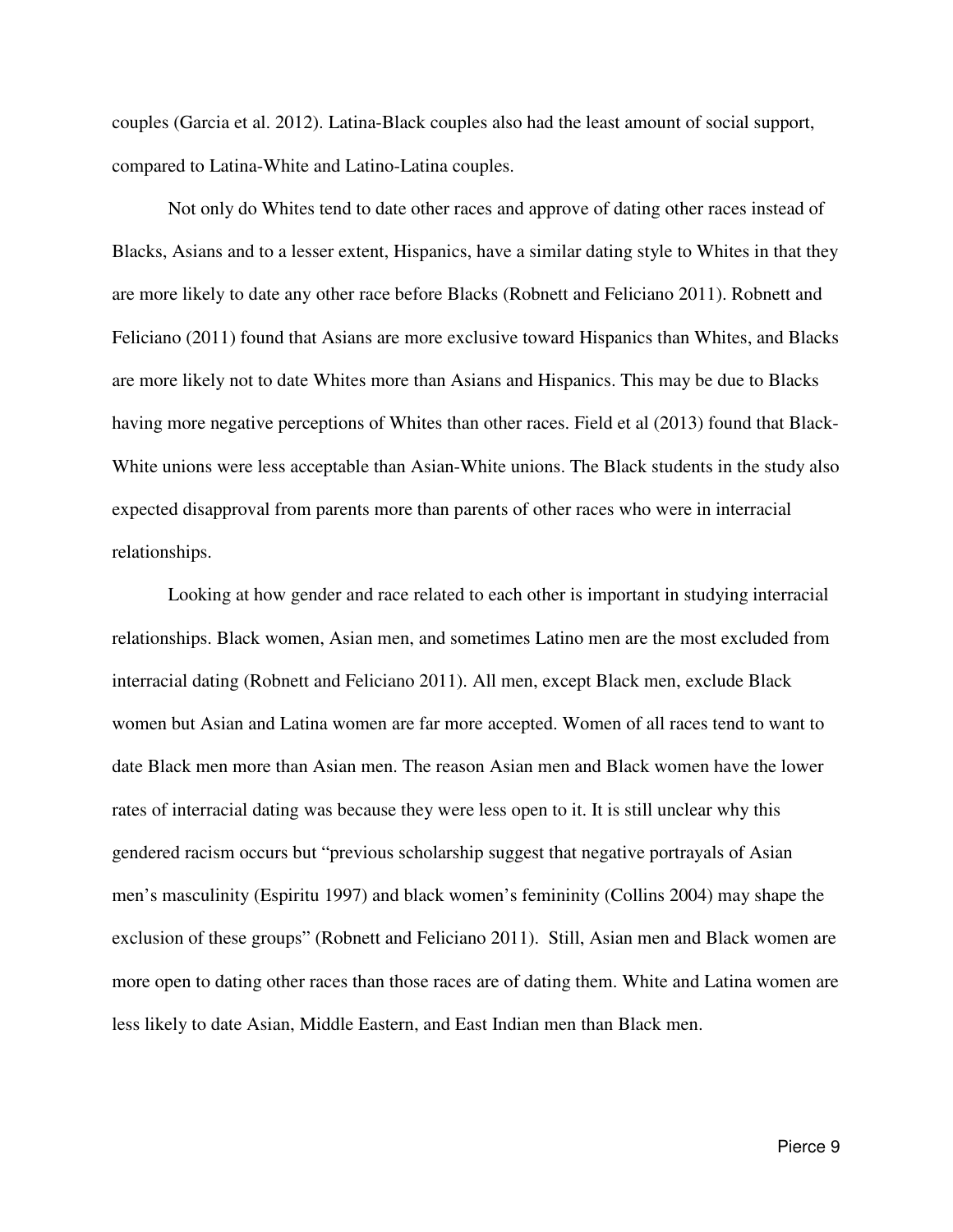#### *Past Studies with Colleges*

 Within the past five years, there have been researchers who have focused their interracial relationship studies on students from junior high through college. A number of studies have used interviews, questionnaires, or a combination of the two in order to collect data from their sample. The samples have ranged from comparing middle school students with high school students, and comparing the younger generation with the older. McClintock and Murry (2010) studied how race mattered in romantic interracial relationships in an elite university. Field et al. (2013) used college students from four universities in the United States and one in Canada in order to explore attitudes toward interracial relationships. Compared to a predominately white college, students from a historically Black college viewed Black-White couples more negatively. A possible explanation for this finding is that Blacks may want to preserve their history, culture, and relationships by not assimilating into society (Field et al. 2013). This refusal to assimilate is a way to have social unity among Blacks. Similar to previous studies, it was discovered that black students showed more disproval toward interracial relationships (Field et al. 2013). However, the results may have been skewed due to the fact that the black students came from the historically Black college, so the results may only apply to them and not Black students as a whole. Schoepflin (2009) studied an equal number of Black and Whites students at a university to learn about their experiences and attitudes toward the relationships through interviews. Gender differences were found as Black men and White women were more favorable toward interracial relationships than their counterparts (Schoepflin 2009). Students also expressed negative responses to their interracial relationships. A study was done on the Latino perspective on interracial relationships with one individual in the couple being Latino compared to Latino-Latina couples (Garcia et al. 2012). Latina-Black couples were found to be the least acceptable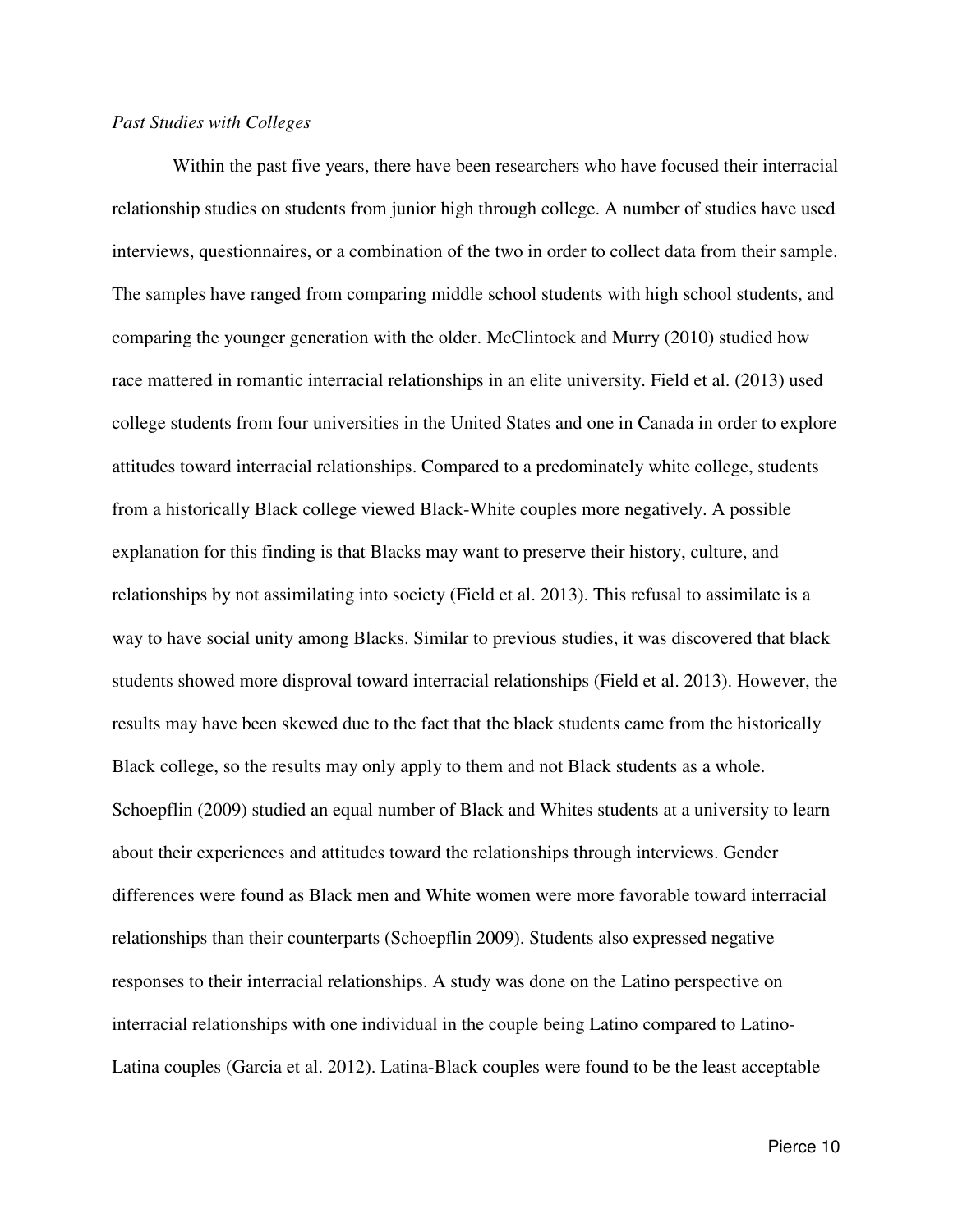interracial relationship and received the least amount of support compared to Latino-Latina couples and Latina-White couples (Garcia et al. 2012).

 For the Garcia et al (2012) research, the study was limited through scenario-based questions which did not allow students to give in-depth answers. The researchers also provided little information on the scenario couples. Schoepflin (2009), while studying an equal number of Black and White students, was limited to only these two races as they were the largest racial groups at the university. Still, the numbers were vastly different as there were 120 Black students and over 2,000 White students. Field et al. (2013), while having a number of important hypotheses, tested age while using a sample that only included college students between the ages of 18 and 21 years old. Having this narrow sample lead to the data collected through the study to not support their hypothesis of younger people being more accepting. The interpretations made by Field et al. were impacted by the fact that the students came from either predominately White universities or historically Black colleges, suggesting there was a lack in diversity for both races. McClintock and Murry (2010) sample focused on Stanford students only, which may suggest the analysis and conclusions made could only apply to the one university.

My study had similar limitations to the previous works on universities. A majority of my sample focused on Illinois Wesleyan Students, although I was able to gather some data from non-Wesleyan students. However, because the data from non-Wesleyan students was small, they were excluded in this analysis. By being limited to primarily one university, there is the risk that my conclusions only apply to the Illinois Wesleyan campus. However, I did address some of the issues and limitations from past studies. My study does not focus primarily on Black-White unions or on the attitudes of Blacks and Whites. Even though Illinois Wesleyan has a large percentage of White students, Blacks, Hispanics, Asians, and Native Americans were included.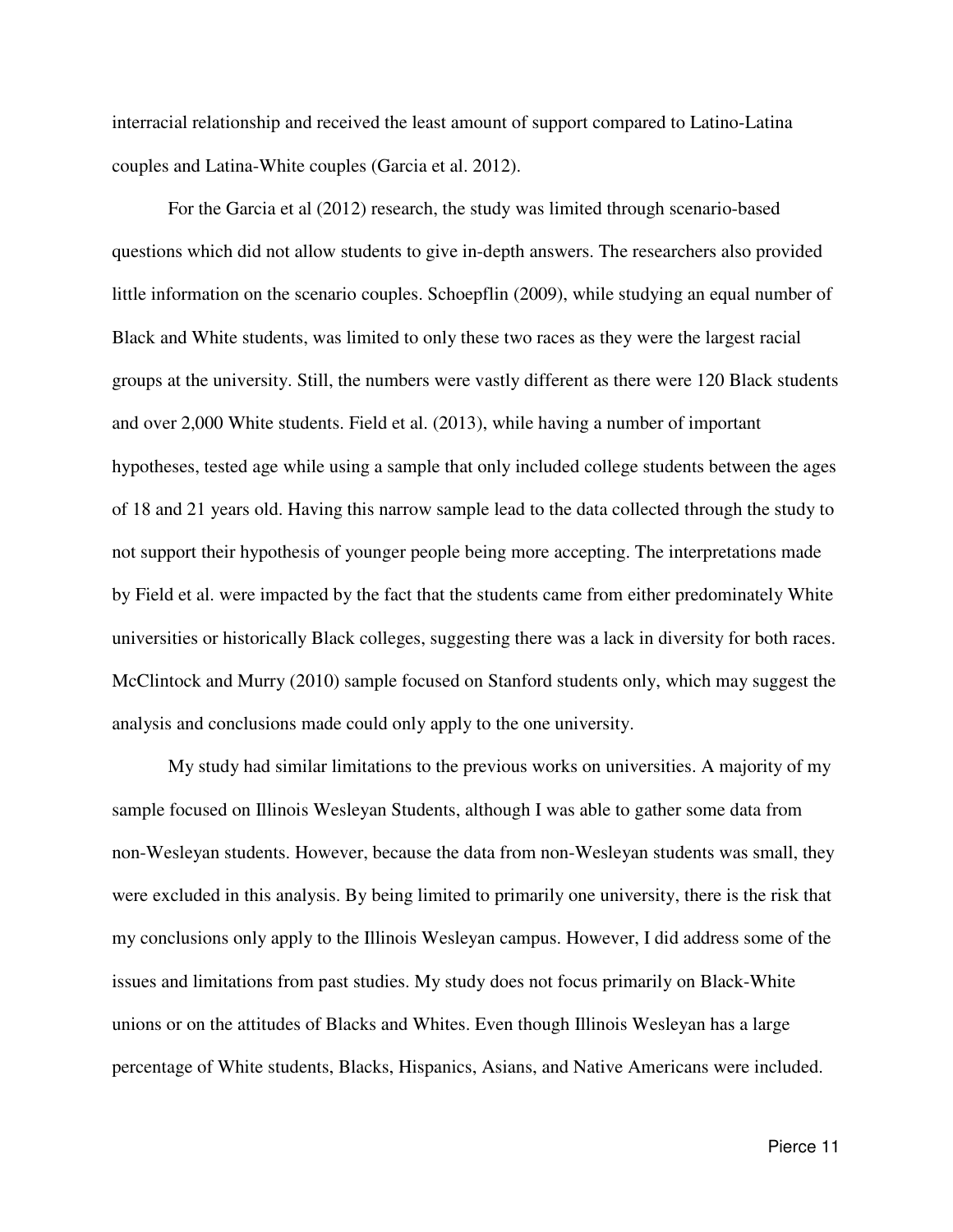My use of a quantitative and qualitative questionnaire allowed me to gather more in-depth information on attitudes and behaviors with interracial relationships that previous studies were lacking because they only chose one of the methods.

Specifically, this research will also test the following hypotheses:

- 1. Non-Whites are more likely to have been a part of or are currently in an interracial relationship than Whites.
- 2. More men will have been in or are currently in an interracial relationship than women.
- 3. Those who are not religious are more likely to have been in, or are currently in, an interracial relationship than those who are religious.
- 4. Those who have seen positive images of interracial couples in the media are more likely to have been or are currently in an interracial relationship than those who have not seen positive images.

#### **METHODS**

In order to study the behaviors, motivations, and perceptions of individuals toward interracial relationships, I chose to use a combination of qualitative and quantitative methods. My qualitative and quantitative methods arrived through providing college students a 15 minute survey on their perceptions and attitudes toward interracial dating and relationships. Some of the questions were multiple choice, while others allowed the students to type a detailed answer. By having this combination of methods, I gained a large amount of data through the survey while also gaining deeper insight.

#### *Sample Description*

 The sample for this research project was restricted to college students, a majority from Illinois Wesleyan University, a small liberal arts college in the Midwest. Because this is an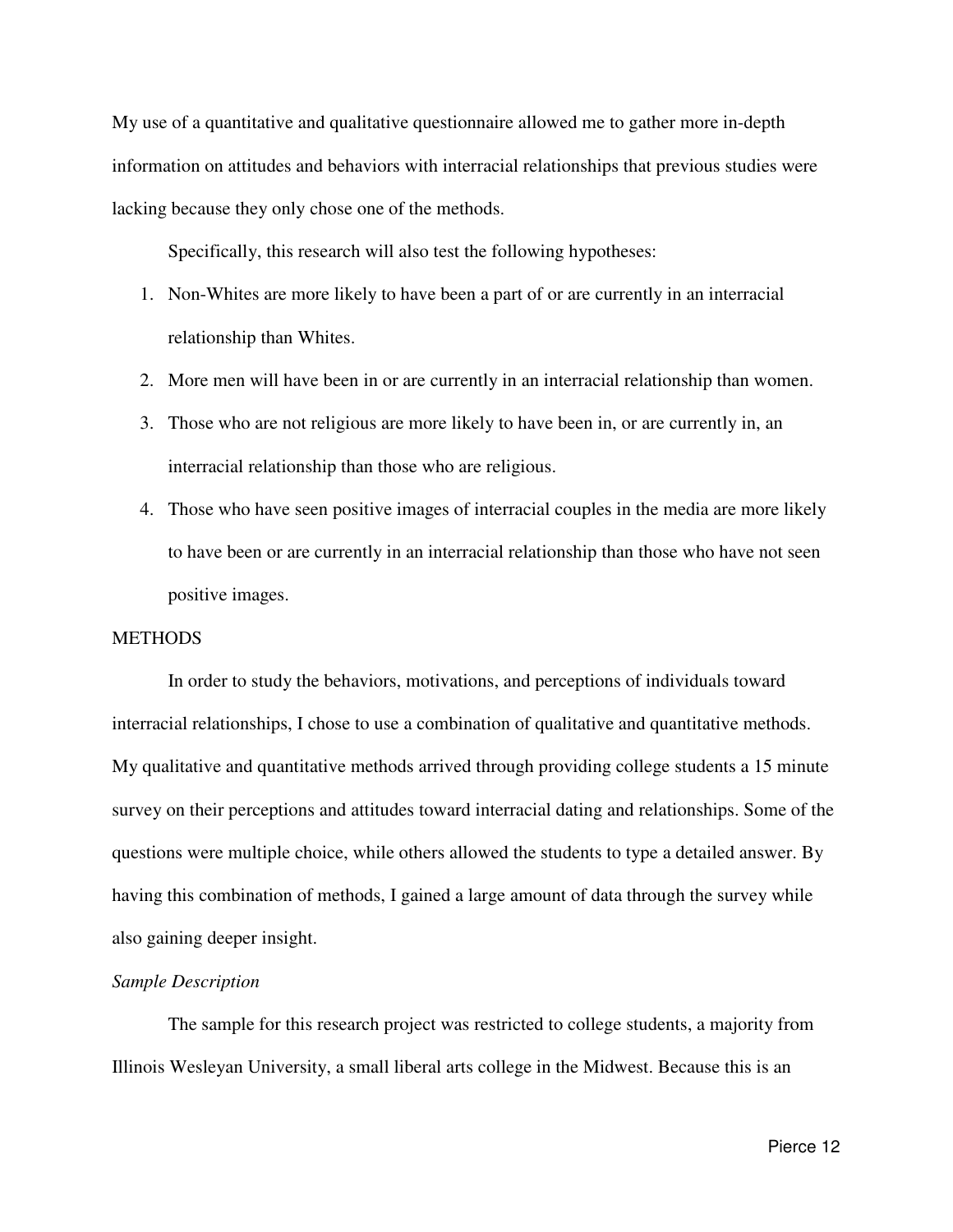undergraduate project, there were limitations on time and how I could acquire participants. Illinois Wesleyan students were emailed the link to the survey along with general information on the study and their participation. However, I also distributed the survey through Facebook, allowing college students who I knew that were not randomly selected to participate if they liked. Those who were contacted through Facebook were also given the information stated above. The Illinois Wesleyan students were chosen through systematic sampling of a list of current students at the university. Students ranged from 18 to 24 years old. This study did not include minors. I did not choose who would complete the survey from the non-Wesleyan students, as the Facebook message was uploaded for all of my friends to see, allowing any college students I know to participate.

Out of the 1,250 students contacted through email, 199 completed the survey. As shown in the table, out of the students who participated in the study, 69.5% identified as White, 11.7% identified as Black, 9.6% identified as Asian, and 5.6% identified as Hispanic. The remaining 3% all identified as being biracial. Looking at the racial demographics provided by Illinois Wesleyan on their website, 74% of the freshman class was White. The racial demographics for the upperclassmen also demonstrated a large percentage of the students being White. Because of this, the sample for my study is predominately White, however I still focus a part of my findings on race.

#### *Survey*

I created the survey using Qualtrics and distributed it between the middle of February and early April 2014. Qualtrics is an online system that provides an easy to create and use survey platform. The survey was designed to take approximately 15 minutes or less. The initial questions were developed to gather the demographics of the participant, which included age,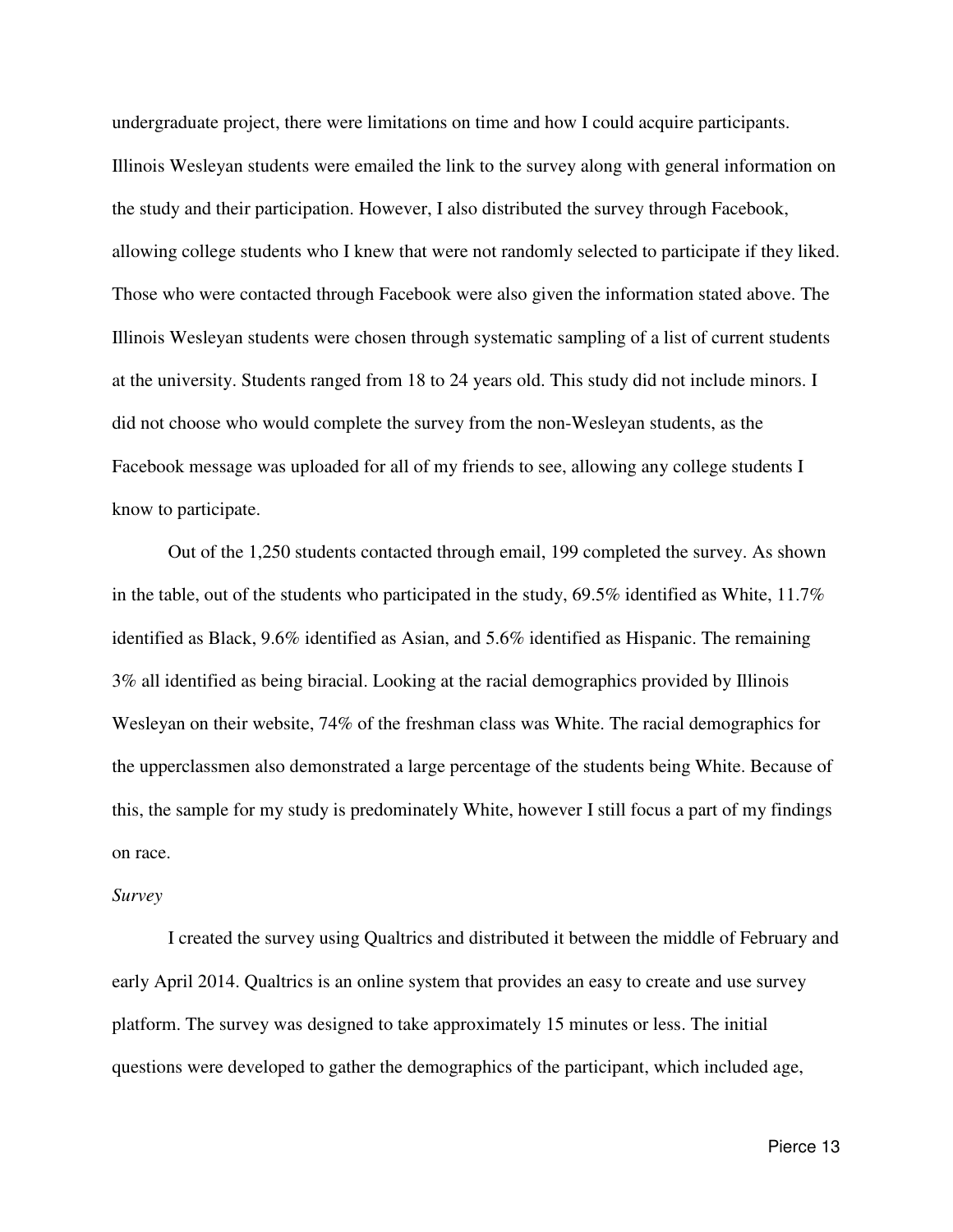whether they were a student at Illinois Wesleyan University, race, gender, and religion. Following these questions, I asked a number of questions about whether they were in an interracial relationship at the time, if they would date someone of a different race, how their family and peers would react to them being in an interracial relationship, and how the media portrays interracial relationships. Follow-up questions were asked for some responses, and in some cases participants were given a chance to provide a more detailed answer through a textbox.

I coded the qualitative data myself, looking for common phrases and topics that the students talked about in their answers and combining them together. I used SPSS in order to analyze the quantitative data.

#### FINDINGS

Analysis from the survey data revealed that a majority (61.4%) of Illinois Wesleyan students have never been in an interracial relationship. Motivations toward entering this type of relationship were mostly impacted by appearance, personality, and cultural differences and similarities. Students did not see race as a factor impacting their choice in romantic partner. The race of the respondents appeared to relate to their willingness to date interracially, but there was no significance by gender. Comparing those who are religious and those who are not, both groups had more individuals who had never been in an interracial relationship. Still, religion did not have a significant impact on the students dating interracially. However, there was a significant finding of a correlation between race and family support. A majority of students have seen interracial couples in the media, and all but one had a positive experience seeing them. There were no significant findings on the media's impact on interracial dating. However, there were contradictory beliefs on whether or not the media portrays interracial relationships in a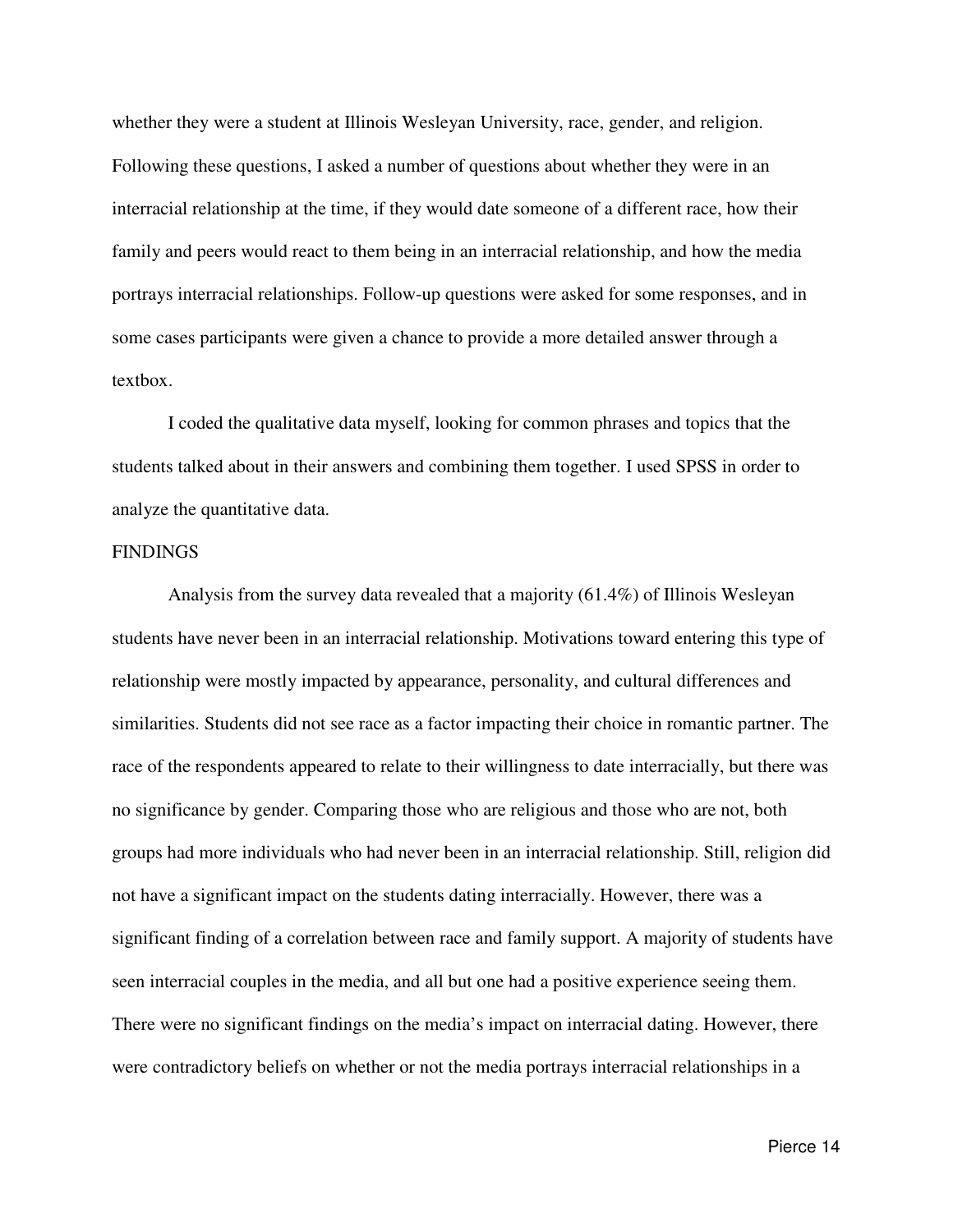positive light. Race and religion had significant effect on interracial dating while gender and the media did not.

#### *Motivations:*

 The first section of my analysis focused on the students' motivations for entering interracial relationships. 61.4% (121) of the students said they had never been in an interracial relationship. The respondents were given the following statement and were asked about their level of agreement: "I would date someone of a different race." All of those who responded to this statement, whether it was agreement or disagreement, were asked to explain their answers. 110 of the students gave an explanation to their decision. Out of these students, a majority spoke about how race was not a factor in who they choose to date. Students instead spoke most often of how personality is the main reason they choose to date someone.

 If I met someone of a different race that I wanted to start some sort of relationship with, I [wouldn't] have a problem with it. It all depends on who they are, not what they look like. (Male, White)

 I would date most races outside my own because I would more so be looking at their personality and lifestyle. (Female, African-American)

Students said they looked more for compatibility between themselves and their partners, specifically in their personalities. Many did not care about the color of their skin because as long as they liked the person, they would date them. Along with personality, students commented on having similar values and interests with their partner. Some students mentioned how values are part of one's culture, and that cultural similarities and differences are taken into account. One such student said:

In terms of relationships, I don't think dating someone of another race would matter to me. However, I do acknowledge that people [that are of different] races may come from a different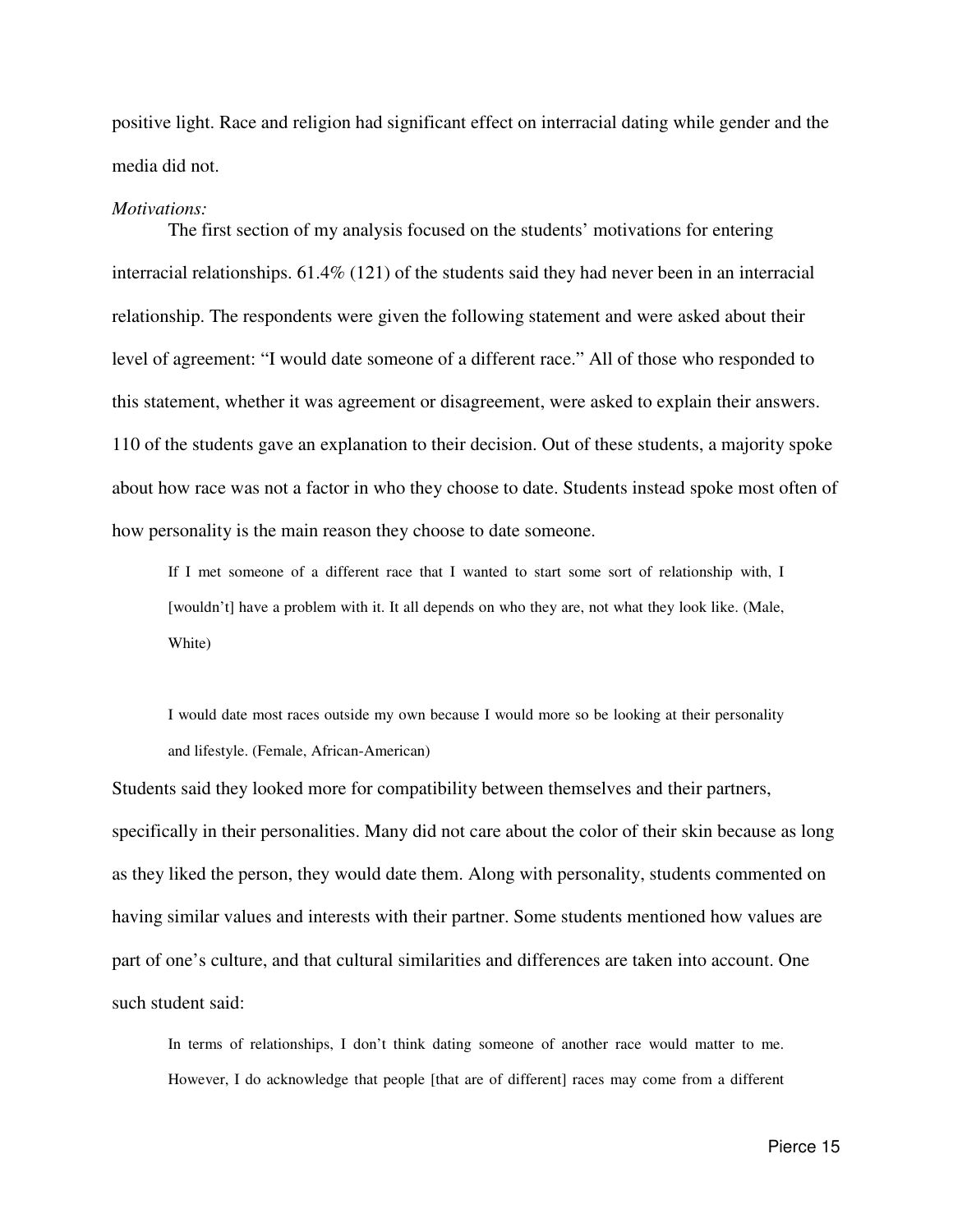culture than I do, including customs, religions, and/or beliefs. When I date, I think in the "long term" so I would not want to date someone of a different race if their desires for their future differed from mine based on possible customs/religion/beliefs due to their race. (Female, White) This perception is echoed in previous studies which find that interracial relationships are sometimes regarded with disapproval due to the misinformed belief that they are always difficult because of cultural differences (Troy et al. 2006).

Even though the students spoke of not seeing race as a part of their decision-making when choosing their dating partners, some of them did write about physical attraction being a factor. This begs the question of how physical attraction factors in without race being an issue. One student wrote:

if i found that person physically and emotionally attractive i would want to date them, race does not matter to me (Female, White)

Out of the 110 responses, 20% (22) of the students spoke directly about physical appearance. When coding the responses, I made the distinction between physical attraction and being attracted to someone. Physical attraction is based solely on the person's body and appearance. When an individual says they are attracted to someone, physical appearance is still a factor, however, they are looking beyond the appearance of the person and including their personality, behavior, and possible other factors. In a number of responses, it was unclear when a student said they had to be attracted to the individual, whether they meant physical, emotional, or both types of attraction. Those that were unclear were not included in the 22 discussed above.

 Taking the above mentioned explanation, the student says that race does not matter, but physical attraction does. It has been shown that race, along with gender, are perceived very early when an individual looks at another (Apfelbaum, Norton, and Sommers 2012; Ito and Urland 2003). Humans regularly categorize anything they see, including people. As Ito and Urland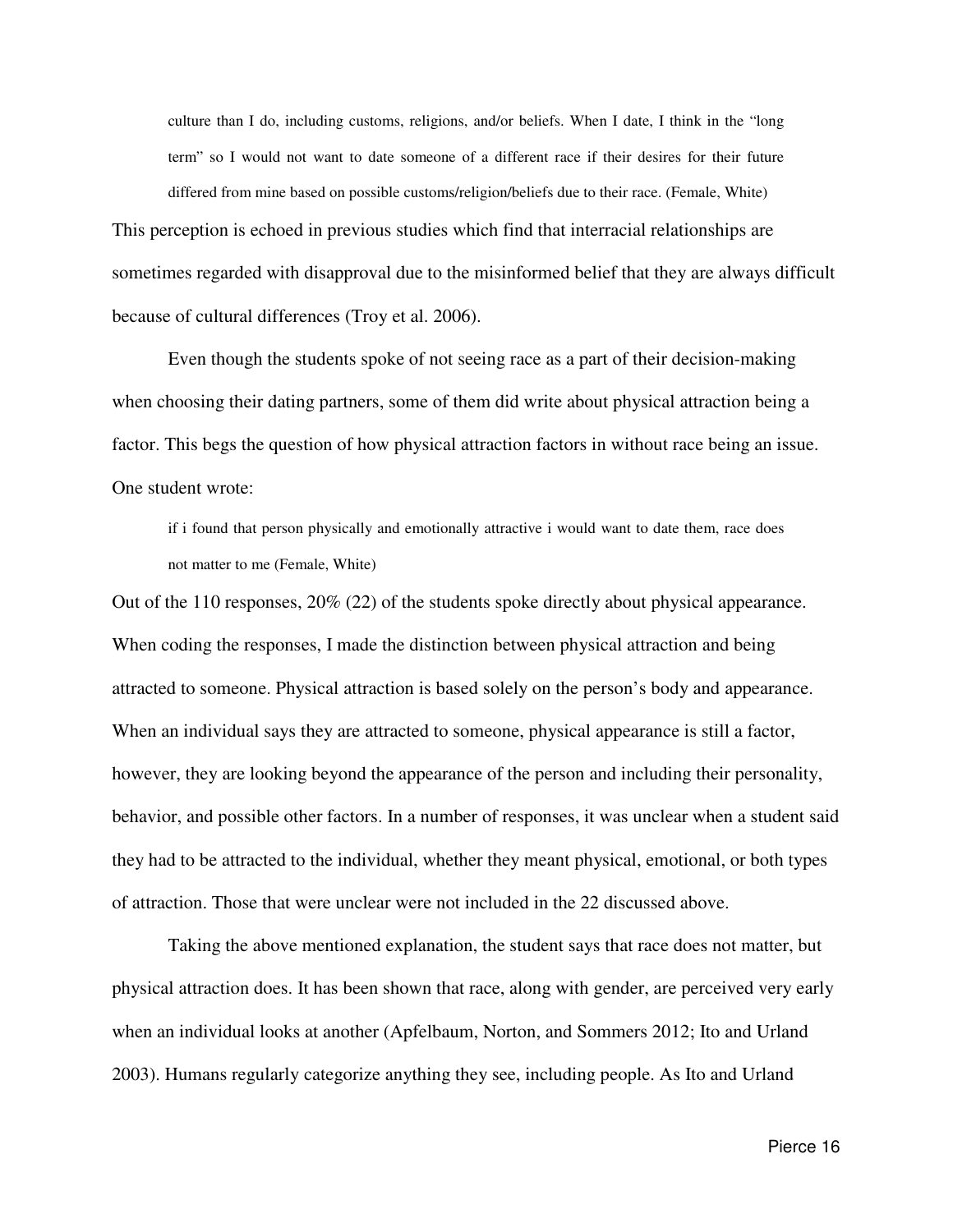(2003) found, some categories are encoded in the brain rather automatically, and two of those categories happen to be race and gender. Still, race and gender are both socially constructed concepts. They are constructed by our social practices. The students saying that physical appearance and race are not connected may be a result of what is called color blindness. Recent work has shown that people tend to avoid recognizing that they see race (Apfelbaum et al. 2012). While this may come from a well-intentioned desire to avoid racism and bias, Apfelbaum et al. (2012) found that White individuals who avoided race held more bias toward Blacks compared to Whites who talked about race. The case of good-intentions may have occurred during the survey provided in this study, as many of the students clearly stated that race was not a factor when deciding on a romantic partner. Whites tend to take racial aspects of life, in this case interracial dating, and attempt to "explain the product of racialized life…as nonracial outcomes…" (Bonilla-Silvia 2006). When someone says "It's not about race, but" or "Race is not a factor, but" and give other examples of why interracial relationships can be problematic, it gives the person the chance to come up with other reasons that appear nonracial (Bonilla-Silvia 2006). One student provides a possible example of this concept:

I was raised in a family where interracial relationships were not disapproved of but were also not recommended. I personally do not see anything wrong with interracial relationships but I do recognize that there are possible issues that can come from these relationships…such as cultural beliefs/customs that can cause misunderstandings and also the problem of how their children would identify themselves and/or be accepted by both their parents cultures… (Female, White)

This student began to focus on the possible children of an interracial relationship and explains that it would be difficult for them. As Bonilla-Silva (2006) found, respondents will say they see nothing wrong with interracial relationships but will point out concerns or reasons why the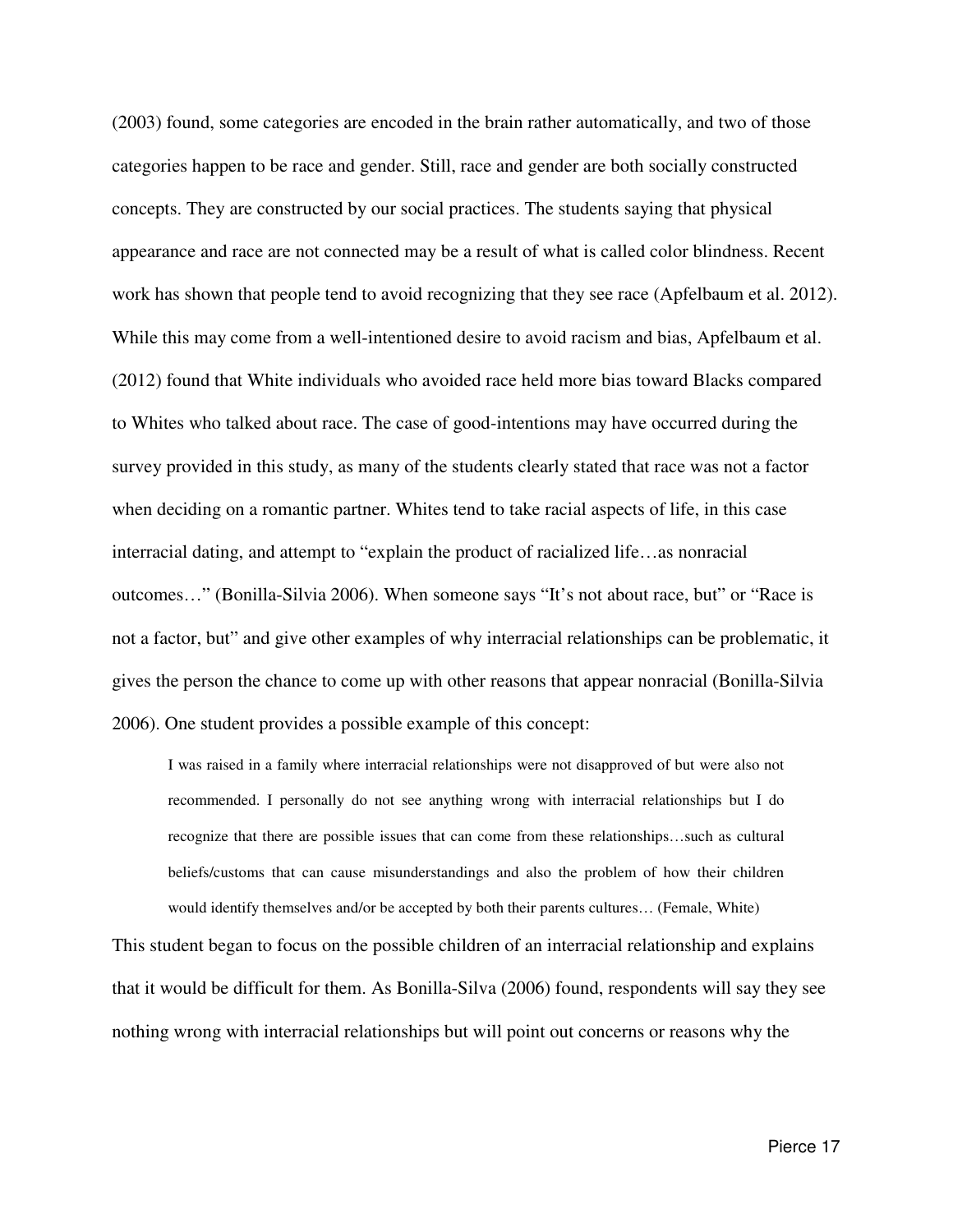relationship would be difficult. In many cases, children and how their lives will be are used as reasons.

 There were significantly fewer students who expressed negativity toward interracial dating, but these responses were not expressed harshly. Those who said they disagreed with the statement "I would date someone of a different race," gave explanations of not being attracted to those of other racial groups. Again, some of the responses were not clear on their definition of attraction, whether emotional or physical, so analysis on their statements was limited.

I have grown up in a completely Caucasian family. I have found that I am not attracted to people of different races. It isn't that I would be ashamed of it or anything, I am just not attracted. / In addition, I want my kids to look like me  $\odot$  (Female, White)

From the female in the above quotation, lack of physical attraction can be implied. She mentioned her family being White, and comparing this to other responses, it shows that family background is another influence on interracial dating. Another student had mentioned how there were interracial couples within their family, and that they did not have any issues with that type of relationship. However, another student who also had interracial couples within their family expressed how that negatively impacted their feelings toward interracial dating:

I have seen too many of my relatives hurt by their significant others of different races. I certainly don't believe it's not possible or that there is anything wrong with it, but I personally have not grown up around other races, and those that I have grown up around have hurt the ones I love. (Female, White)

These responses show how previous experiences, even the experiences of others, can impact one's willingness to enter an interracial relationship. One student had observed positive interracial relationships and was not against dating someone of another race, while another student had observed negative experiences and was against dating interracially.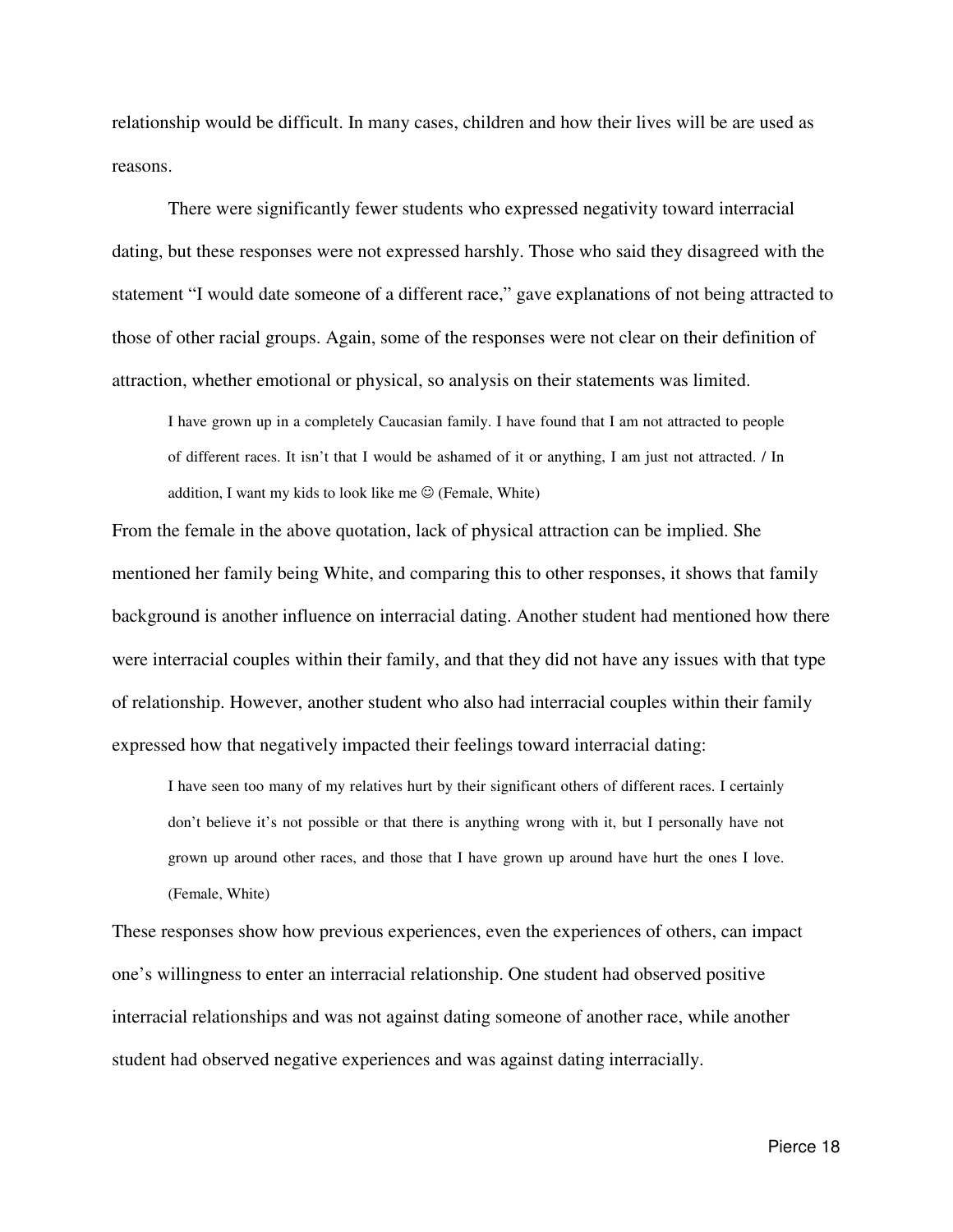Although there were questions that dealt specifically with friend and family support, some of the students mentioned these in their responses to the "I would date someone of a different race," statement. Although a more thorough analysis will be done on the subject under the section *Family and Friend Support*, 9 of the students brought up family or friends in their motivation explanation.

#### *Race*

 To continue my analysis, I focused on my quantitative data on race. Table 1 demonstrates the distribution of the respondents according to how they racially identify. Out of 199 students who gave their racial identity, 69.5% (137) identified as White. From the remaining 30.5%, 23 identified as Black, 19 identified as Asian, 11 identified as Hispanic, and 6 identified as biracial. Table 5 demonstrates the effect of race on if the person has been or is currently in an interracial relationship. By looking at the Chi-Square value of .000, the relationship between race and being in an interracial relationship is greatly significant at the  $1\%$  level. Focusing on the respondents who have been in an interracial relationship, more respondents who identified as Black have been or are currently in this type of relationship. 56.6% of Blacks have been or are in an interracial relationship compared to 52.6% of Asians, 36.4% of Hispanics, and 32.8% of Whites. Focusing on the respondents who have not been in this type of relationship, more Whites have not been part of an interracial couple compared to the remaining races. 66.4% of Whites have not been in this relationship compared to 63.6% of Hispanics, 47.4% of Asians, and 43.5% of Blacks. Looking at the data as a whole, more Black students on the Illinois Wesleyan campus have been a part of an interracial couple. The smallest percentage of students who have not been in this relationship was also Blacks. The percentages of non-whites being in interracial relationships are higher than those who identified as White.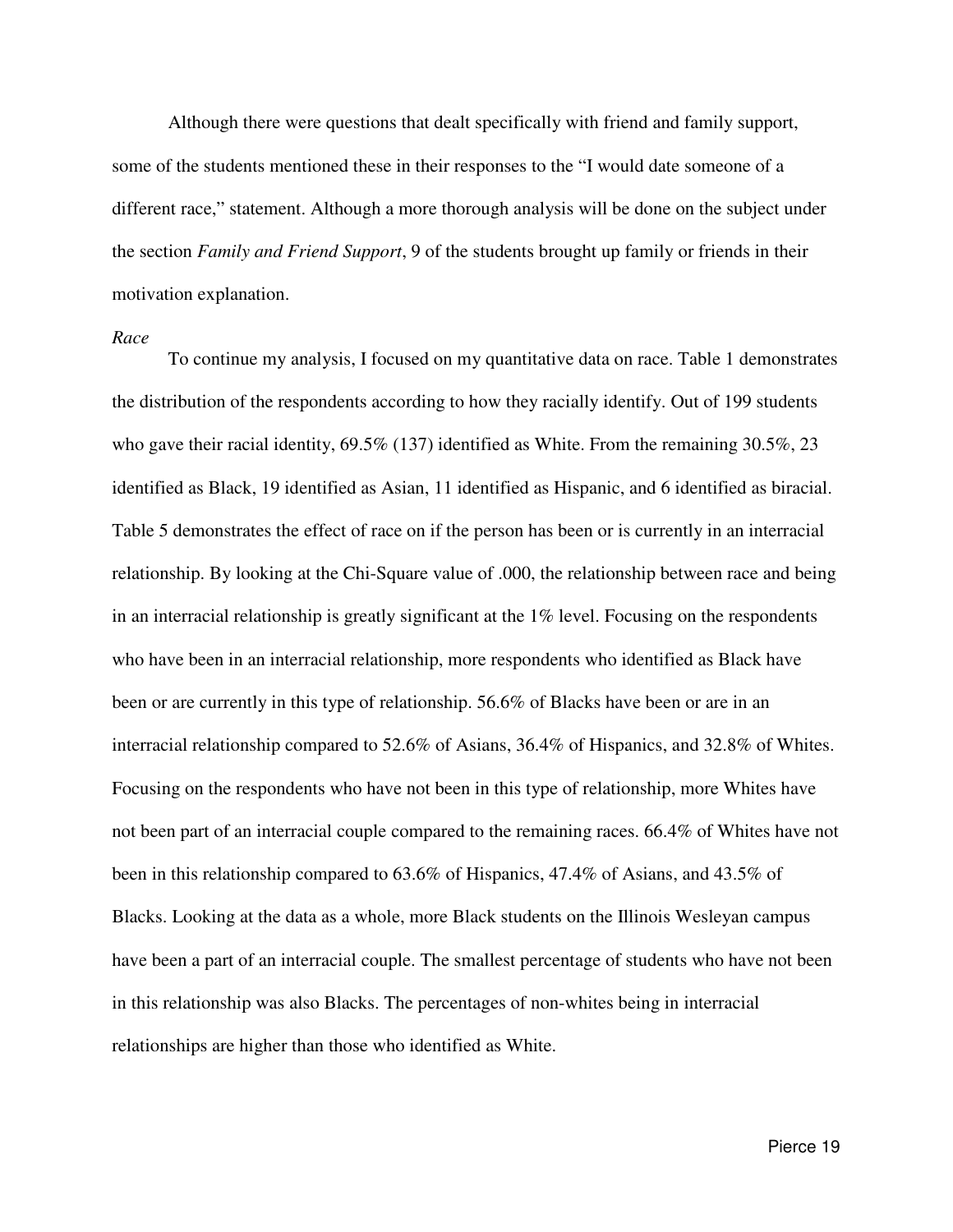The data collected does confirm the hypothesis that more non-White students have been or are currently in an interracial relationship than White students. The data could also give support to the idea of opportunity. Lack of opportunity is a possible reason why White women date Black men when they are more willing to date Asian men (Herman and Campbell 2011). There is also the point that Blacks are "geographically distributed more widely than Asians" (Herman and Campbell 2011), so White woman have a higher chance of being in contact with a Black man compared to an Asian man. In this case, because there are more White students on the Wesleyan campus, there is a higher chance of being in contact with a White student than a non-White student. Similar to the study done by Field et al (2013), this study was done at a predominately White university. While there is a growing amount of non-White students, there is still a lack in diversity at Illinois Wesleyan University. Because there are more White students than non-White students, dating intraracially for non-Whites becomes difficult. As one student commented:

There usually are not enough attractive Asian guys. (Female, Asian) Another student had a different viewpoint on how opportunity for interracial relationships affected her:

I was raised in a traditionally African home, went to a predominately white school and lived in a neighborhood that was mostly occupied by minorities (like other African immigrants, African Americans, etc.). So I basically grew up around a wide range of people and that definitely made me very open to dating people of different races and cultures… (Female, Black)

Comparing these two students out of the numerous responses that mentioned opportunity, opportunity with diversity in one's life does affect whether an individual takes part in interracial dating. For some, interracial dating may be considered an only option, while for others it is a way to gain new experiences and learn about other races and cultures.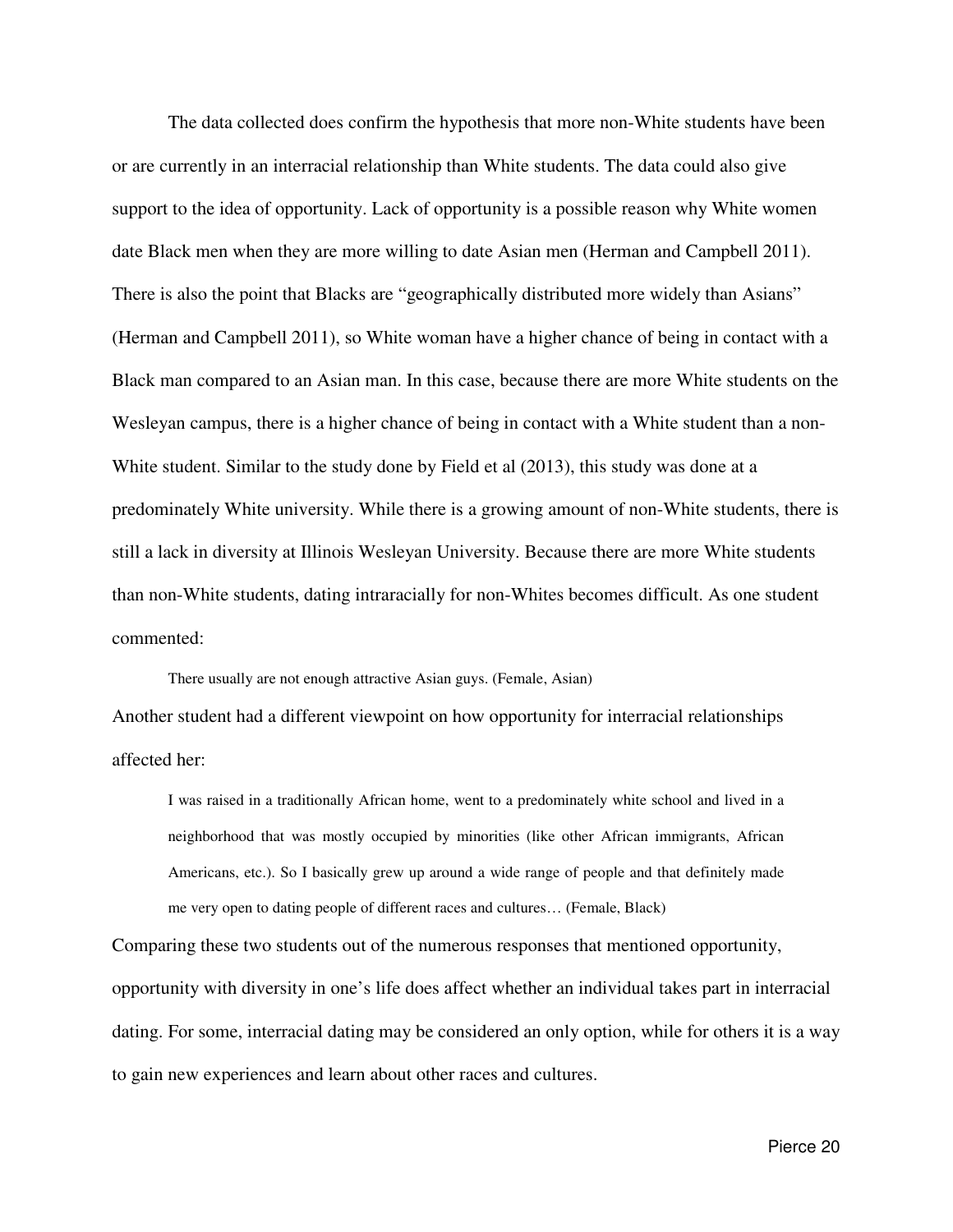Race has a significant effect at the 5% level on whether a student at Illinois Wesleyan will date interracially. Those who said they had never dated interracially were given the statement "I would date someone of a different race" and asked to mark their level of agreement. Table 6 demonstrates the results of this statement. While a large majority of all the students, regardless of race, answered with levels of agreement to the statement, the distribution between Strongly Agree and Agree are significantly different. Again, a higher percentage of those who marked Strongly Agree were Black, with 66.7%. Hispanics and Asians had the next highest percentage, 57.1% and 33.3% respectively, while White students were 23.3%. For those who marked Agree, more White students marked this option as 57.8% of them compared to 55.6% of Asians, 42.9% of Hispanics, and 11.1% of Blacks. This data does not confirm nor disconfirm the hypothesis that non-White students are more likely to enter an interracial relationship. Out of 120 responses, only 9 students responded with either Disagree or Strongly Disagree. From those 9, 7 of the students were White. The data does show that non-Whites have a higher level of agreement to the statement.

## *Religion*

 Religious beliefs showed significance in only one part of the questionnaire. There is a significance at the 1% level between religion and the statement "If I dated someone of a different race, my family would be okay with it." From the 178 responses, a majority of the students were religious. In the questionnaire, the students were asked to mark their religion out of the list or to mark Other if it was not an option. When I first did the bivariate analysis on the effects of religion on the statement, the different religions were used and there appeared to be a significant effect. However, because there were a small number of individuals who marked certain religions, I decided to combine all of them into one category and do the bivariate analysis again. This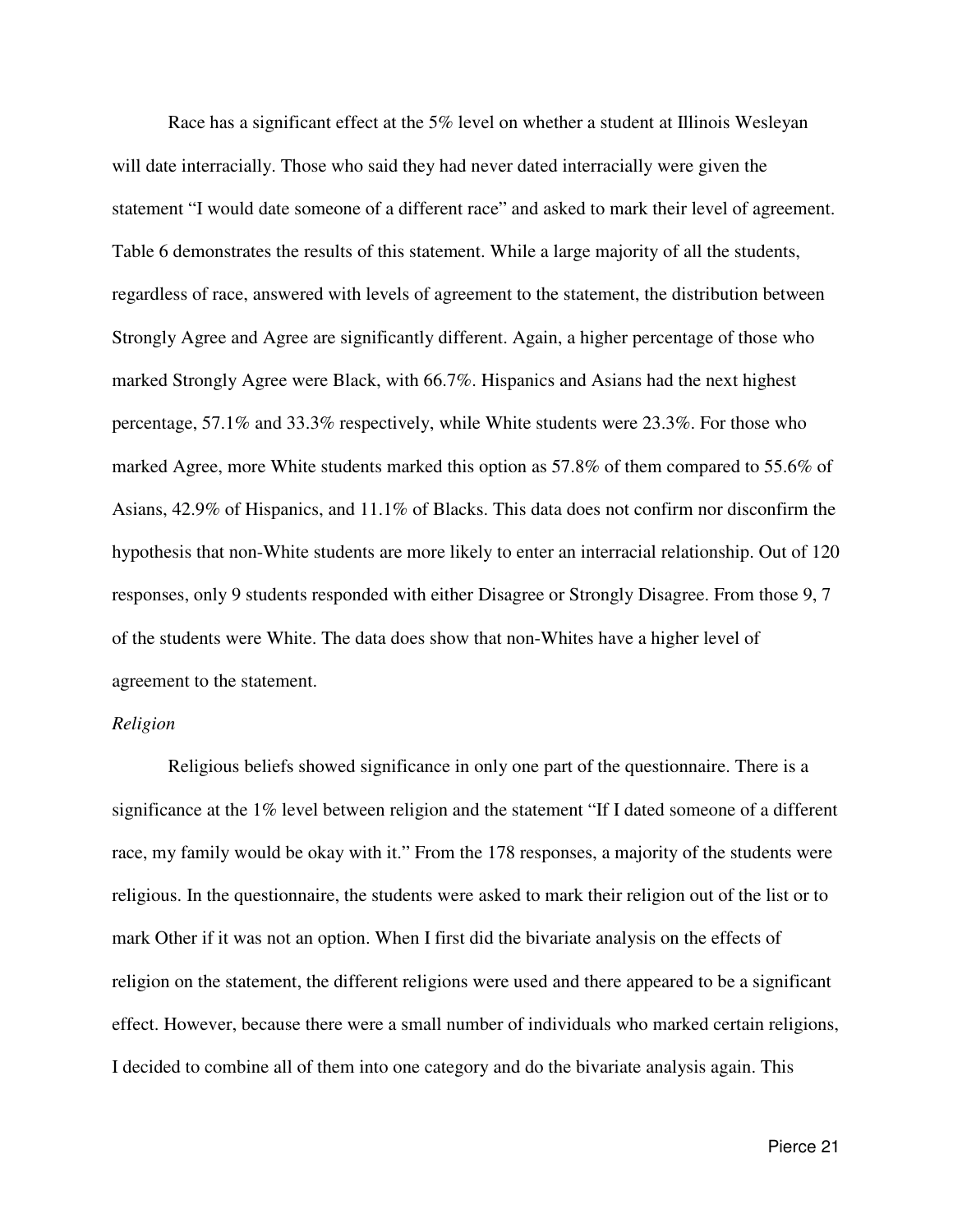analysis is shown in Table 7 and the significance was the same. While a majority of religious and non-religious Illinois Wesleyan students believed their family would be okay with them dating interracially, there were more religious students who said they would not. For the religious students, 19.5% said they disagreed with the statement and 1.7% said they strongly disagreed. For the non-religious students, 10% said they disagreed and 8.3% said strongly disagree. In total, 21.2% of religious students did not think their family would approve of them dating interracially compared to 18.3% of non-religious students.

 Having support from one's social group is a major factor to interracial dating. When asked for additional factors or information that they would like me to know, many of the Wesleyan students mentioned support from friends and family as a factor. Having a diverse social network has been shown to influence the likelihood of a person dating interracially (Clark-Ibáñez and Felmlee 2004). For friends, having a diverse group of friends is significantly connected to dating interracially at least once or twice. Familial support has a strong influence on the interracial relationship too, as a lack of support from the family could make it difficult to continue the relationship (Hohmann-Marriott and Amato 2008). External disapproval, whether through friends or family, has proven to have a negative effect on interracial dating.

 Even though religion proved to have statistical significance when viewing its effect on family support, this was not the case for support from friends. Religion also did not have a significant effect on entering an interracial relationship. While 18.5% of religious students showed some level of disagreement on dating someone of a different race compared to 6.1% of non-religious students, my bivariate analysis showed the relationship was trivial at best. Because of these findings, my hypothesis of non-religious students are more likely to interracially date is disconfirmed.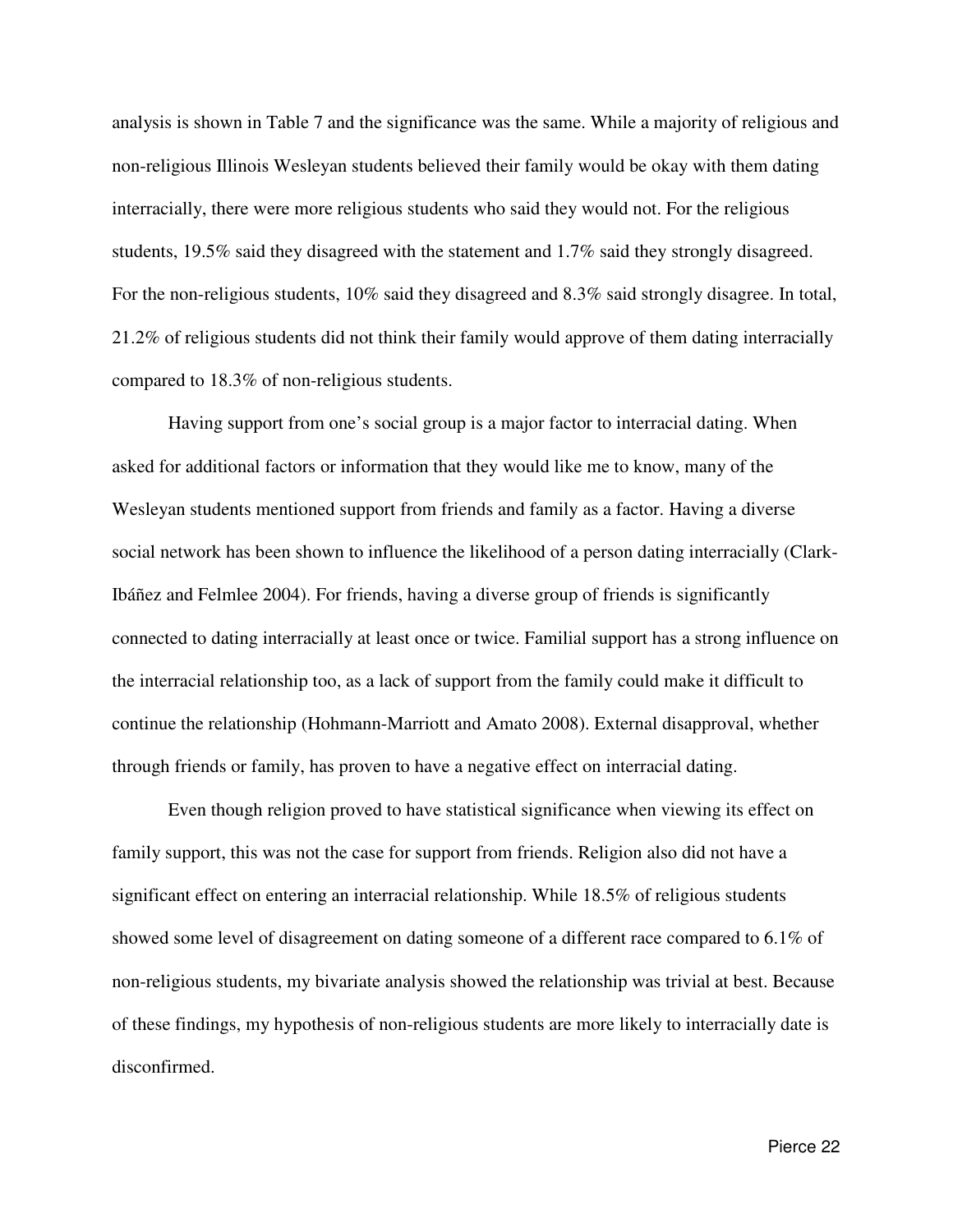## *Family and Friend Support*

 Support from friends and family was a common theme among all of the students. Friends and family's perceptions on the relationship were talked about in a number of questions. When students were asked if they thought interracial couples were more likely to be incompatible, a large number of them replied that it was not race that caused the problems but pressures from friends and family, as seen in this example:

In some cases, this can be true, but only because of ideals passed down by families and the sort of stigmas that an interracial relationship might have, causing someone to not pursue such a relationship. The sort of societal and familial pressure felt by those involved, might scare someone from having a relationship with someone of a different ethnicity. (Male, Asian)

 There is the fear of rejection from friends and family by crossing the color line and dating interracially (Dalmage 382). Because of "border patrollers", or those who think they are obligated to discourage people from interracial relationships, and the fear of losing their connection to their friends and community, some individuals end their relationships (374). One student wrote about how a friend's relationship ended because of family pressure:

Possibly. I think that it is very likely that the people may be compatible but because of societal or family pressures, this may become more difficult. I have a friend who is Caucasian and she started [dating] a man whose family was from India. Although the two got along well, ultimately his family pressured him to break up with my friend because she was not Indian. (Female, White)

This student mentions the family pressures that a friend and her partner had to face, and in this case it led to the relationship ending. Other students showed the same thinking on family and friends being large influencers on people's relationships. Another Wesleyan student wrote of a similar story of how family pressure caused problems for the people involved in the relationship:

No [I don't think interracial couples are incompatible], but I do think it can cause issues with families (just out of personal experience). My family is ultra conservative and my extended family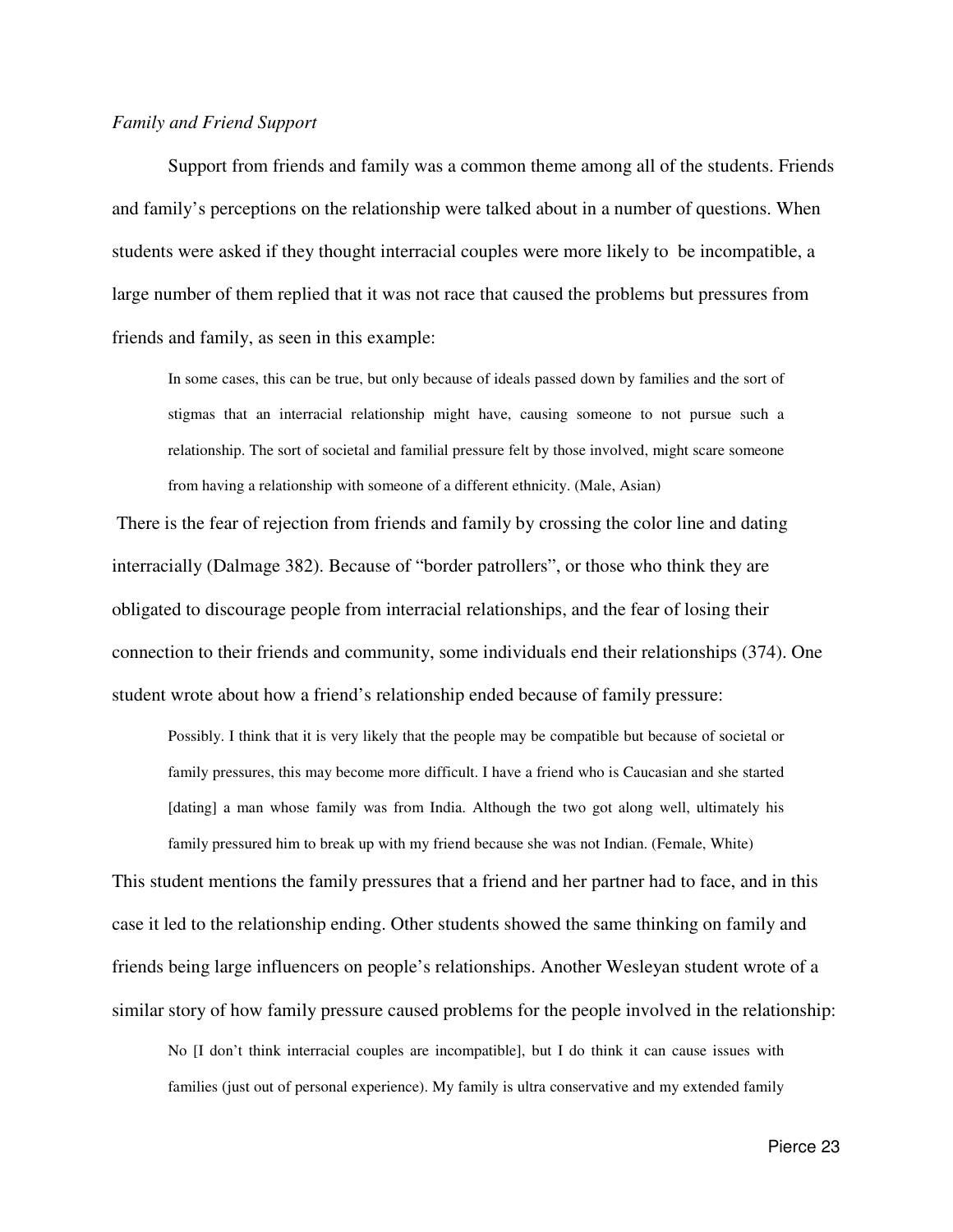is pretty racist, so that caused a lot of issues when I dated someone of a different race. I've had friends' who have been in interracial relationships, and ran into issues because their boyfriend's parents didn't like them since they weren't of their race/religion. (Female, White)

As seen in previous studies, a lack of support has a negative impact on interracial dating (Hohmann-Marriott and Amato 2008; Clark-Ibáñez and Felmlee 2004).

#### *Nonsignificant Findings*

 Statistically, gender did not have a significant effect on entering interracial relationships among the Wesleyan students. 38% (54) of the female students and 35.2% (19) of the male students have been or are currently in an interracial relationship. When given the statement "I would date someone of a different race", only 8.8% of the male students and 7.1% of the female students marked a level of disagreement. The data collected disconfirms my hypothesis that men are more likely to enter an interracial relationship than women.

 Statistically, seeing positive images of interracial couples in the media did not have an effect on students interracially dating. 94.7% of the students had seen an interracial couple in the media and 90.3% of those students reacted positively to the portrayals. However, when given the statement "The media gives a positive image of interracial couples", 23.1% of the students marked a level of disagreement. This data, nevertheless, does not confirm my hypothesis that students who have seen interracial relationships portrayed positively in the media are more likely to interracially date than those who have not.

#### *Discussion*

 In this article, the four hypotheses in my quantitative analysis regarding attitudes and perceptions toward interracial dating, along with comments on each are outlined below: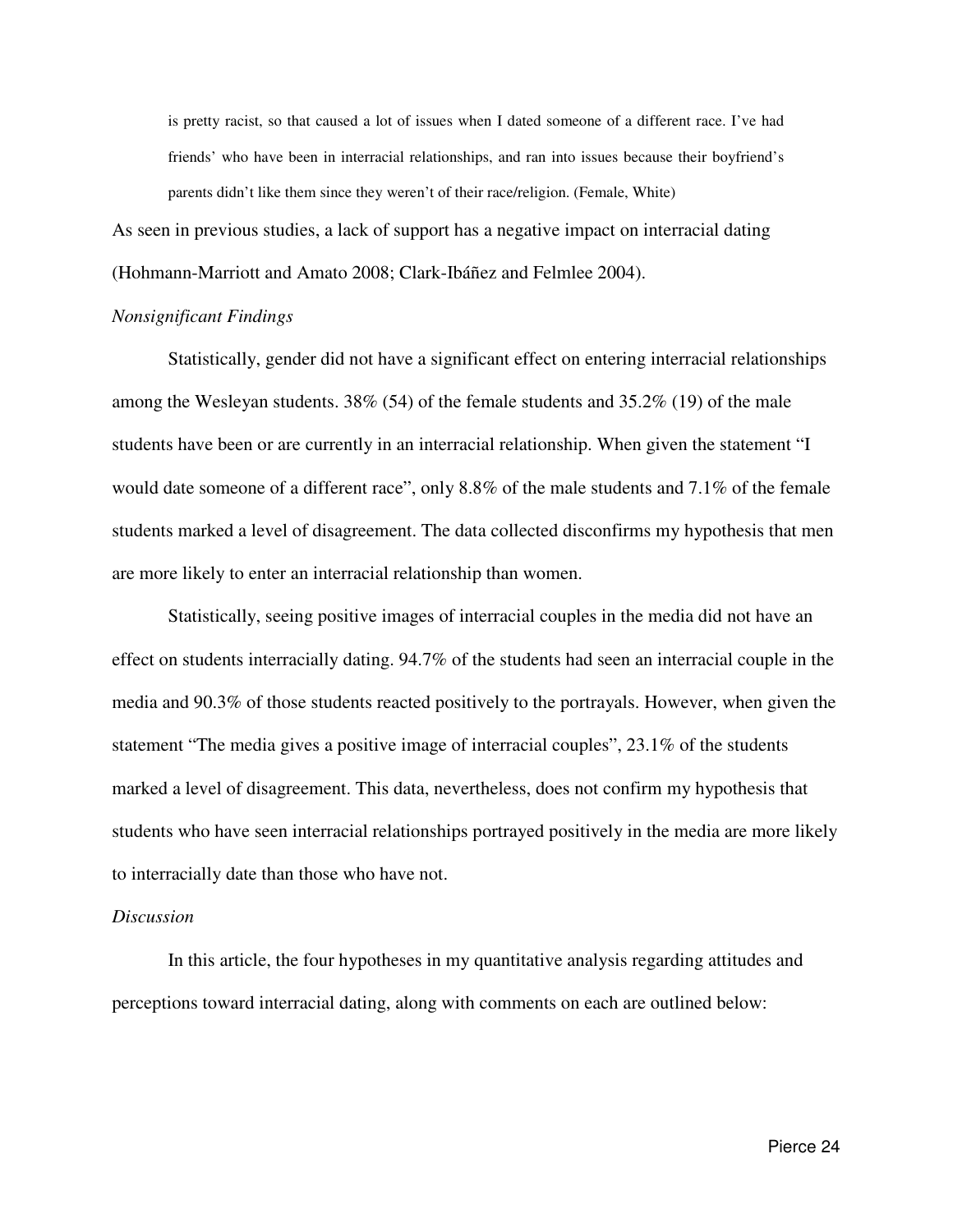Hypothesis One: Non-Whites are more likely to interracially date than Whites. Some support was found for this hypothesis; however the sample was primarily of White students. Non-White students showed higher agreement with dating interracially than Whites; however a majority of the students regardless of race were okay with interracial dating.

Hypothesis Two: Men are more likely to date interracially than women. There is no support for this hypothesis in this study. Again, the sample was skewed as a majority of the respondents were female.

Hypothesis Three: Non-Religious students are more likely to date interracially than religious students. There is no support for this hypothesis. There were significant findings that religious belief had an effect on family support of interracial dating.

Hypothesis Four: Students who have seen positive images of interracial couples in the media are more likely to date interracially. There is no support for this hypothesis in this research. The sample had a large majority of students who have seen positive portrayals which may have negatively impacted the results.

 With my qualitative analysis, I find that students at Illinois Wesleyan University do not see race as a factor in who they choose to date. It is not only that they do not see race as a factor, but they do not see race at all. These findings may be a result of color blindness, and people's tendency to talk about a racial issue with nonracial themes. Although a majority of students at Illinois Wesleyan have no dated interracially, most of those who have not are willing to try. *Conclusion* 

 My conclusions are limited due to the amount of students I was able to gain responses from, the diversity of the responses and the university, and that this particular study was done at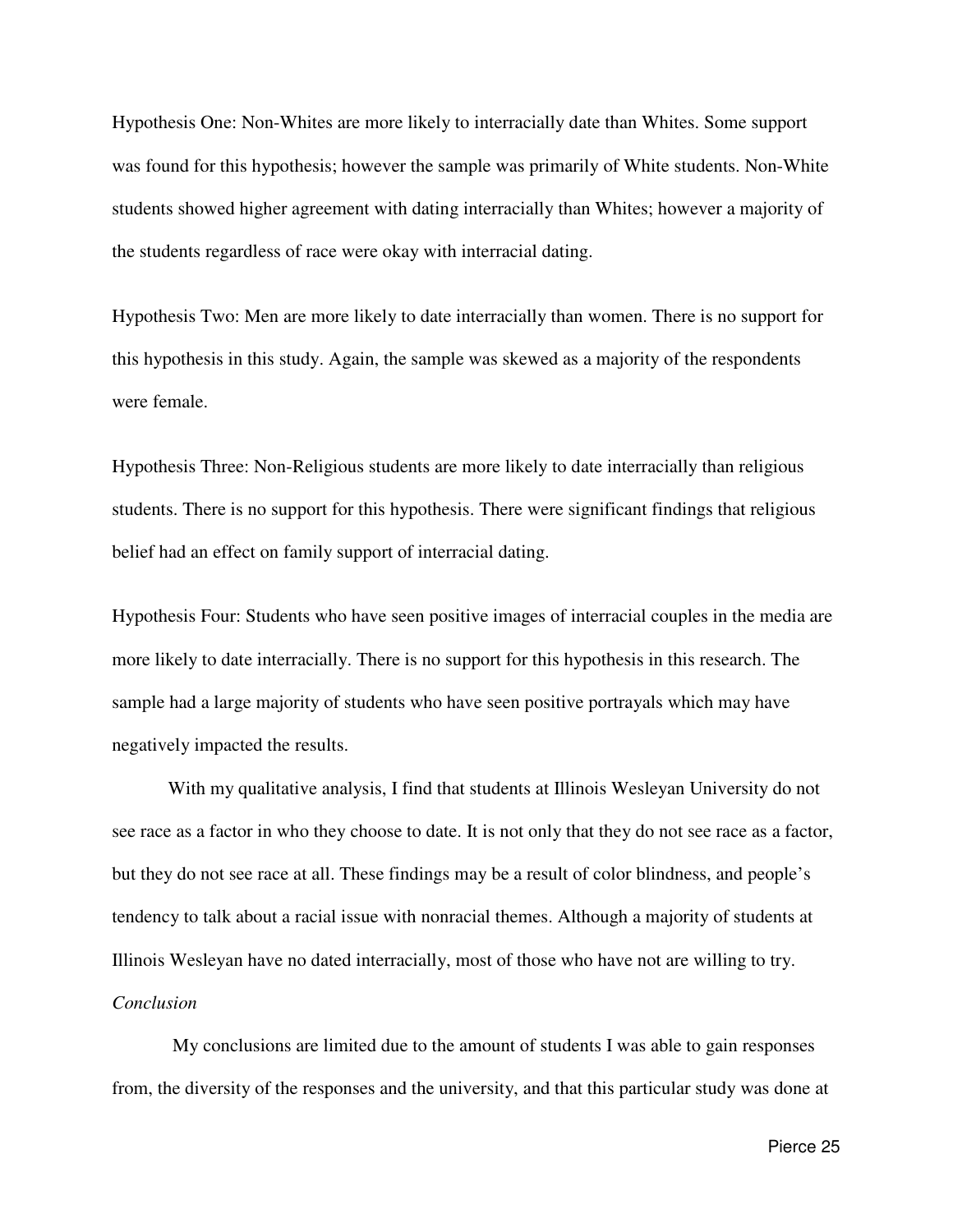only Illinois Wesleyan. Because of this, future research needs to be done that compares the results between schools, especially between more than two and in different regions of the United States. Still, the conclusions found in this study are significant. It is important to know how college students feel about interracial relationships, especially college students at this time in the 21<sup>st</sup> century. With the rise of equality in different aspects of society including gay marriage and all types of sexual orientation, it is important to see if equality in interracial dating is present. While the number of interracial couples and marriages in the United States is growing, the number is still lower than 20%. Focusing on college students is beneficial, as their age group appears to be a majority of the people bringing into question all of the inequalities in our society.

When analyzing the data, new questions were raised that I was unable to answer. For example, some of the students who said their family or friends would not approve of them dating interracially were still willing to do so. How do these students feel knowing that their friends and family would not support their relationship? Why would they try to date interracially and do they think they would be able to keep their friend and family pressure from influencing their relationship? A question that was asked in the questionnaire that, in the final analysis, was not included in this report because it was no longer relevant to the main objective of the study of students' tendency to date interracially, was if the students have seen anyone act negatively toward an interracial couple; 62.8% of the students had. Further research needs to focus on students who have seen this negativity, whether they intervened or not, and the reactions toward the negativity. As Heather M. Dalmage writes in "Discovering Racial Borders", people who date interracially, especially those who are part of a Black/White couple, are sometimes bombarded with negativity from familiar faces and strangers. Some of the negative responses eventually affect the lives of the couple, forcing them to move from their communities (Dalmage 378).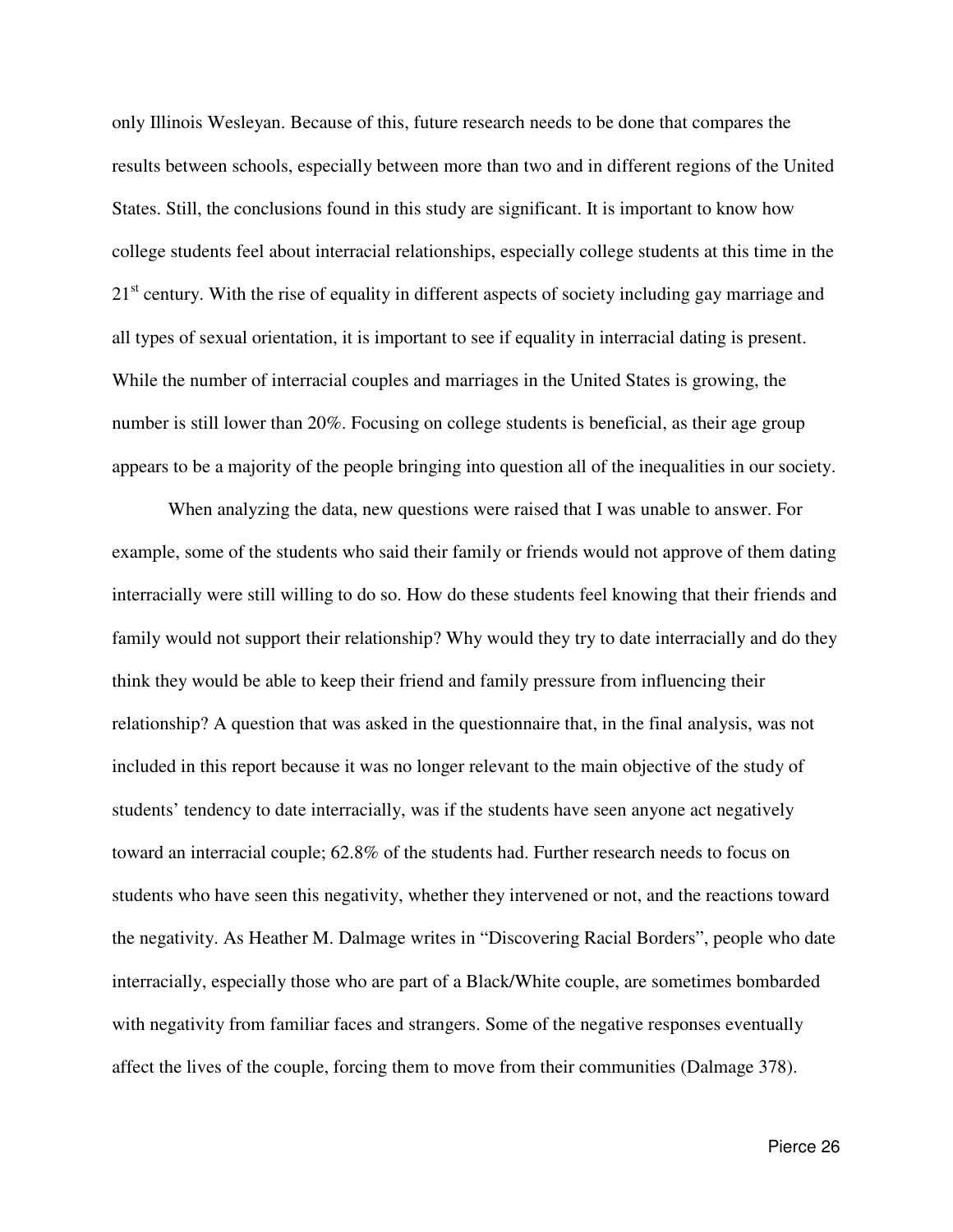Conducting research on the disapproval faced by interracial couples and how outsiders respond to seeing this disapproval would be beneficial in understanding how interracial relationships are sometimes considered a risk.

This research shows that interracial dating is still a taboo subject. While many of the students were tolerant toward interracial dating, some noted that their friends or family are not. Some students have experienced or witnessed societal pressures against interracial dating. This study demonstrates how non-Whites are more likely to date interracially than Whites and that religious background has some influence. Finally, this research shows that color blindness appears to be very common and is a large part of how students view interracial relationships.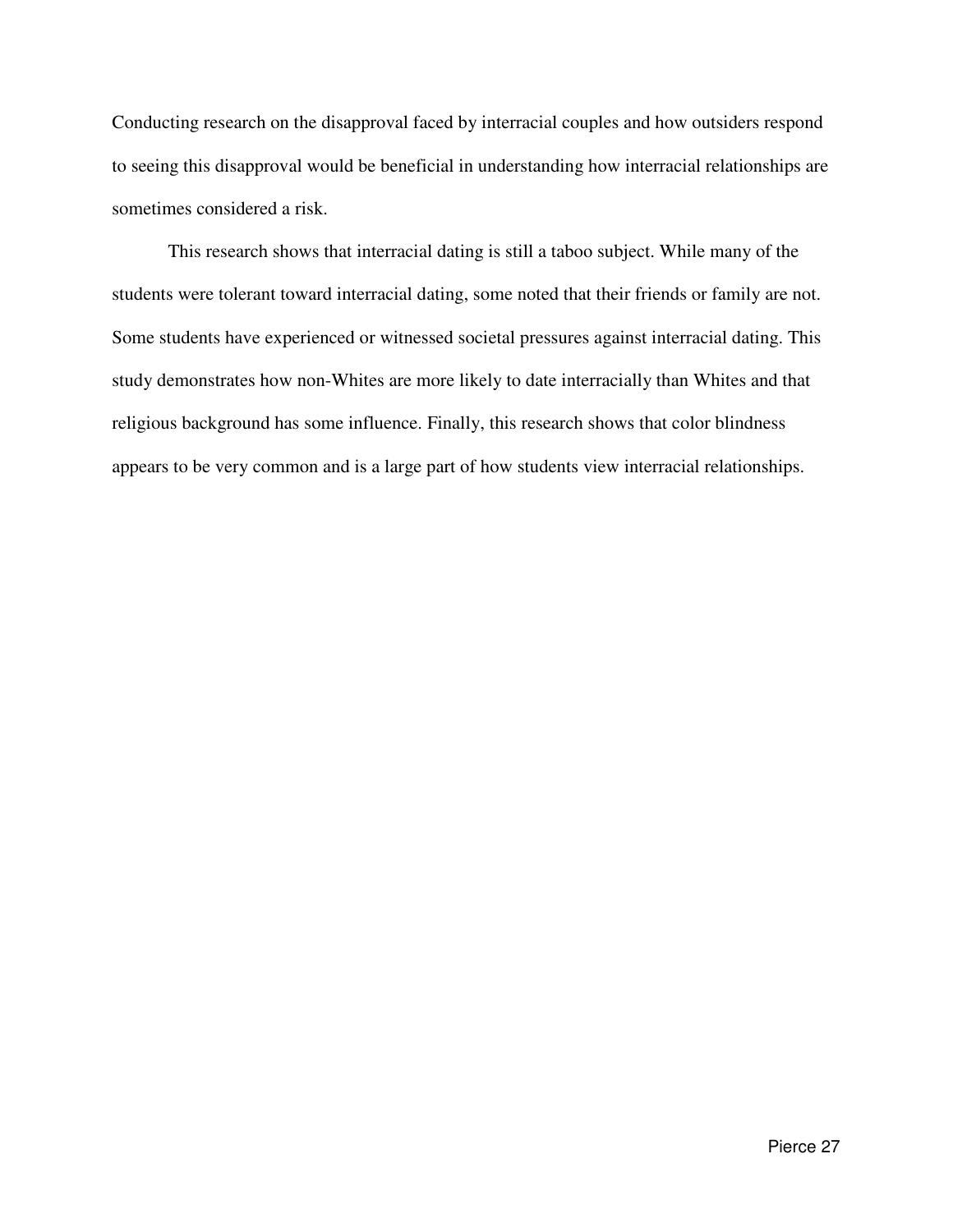| Characteristic | Number         | Percent |  |
|----------------|----------------|---------|--|
| Age            |                |         |  |
| 18             | 24             | 12.1    |  |
| 19             | 34             | 17.1    |  |
| 20             | 45             | 22.6    |  |
| 21             | 53             | 26.6    |  |
| $22\,$         | 35             | 17.6    |  |
| 23             | 5              | 2.5     |  |
| 24 or older    | $\overline{3}$ | 1.5     |  |
| Race           |                |         |  |
| White          | 137            | 69.5    |  |
| <b>Black</b>   | 23             | 11.7    |  |
| Hispanic       | 11             | 5.6     |  |
| Asian          | 19             | 9.6     |  |
| Other          | 6              | 3.0     |  |
| Gender         |                |         |  |
| Male           | 54             | 27.6    |  |
| Female         | 142            | 72.4    |  |
| Religion       |                |         |  |
| Religious      | 125            | 63.8    |  |
| Non-Religious  | 61             | 31.1    |  |

Table 1. Distribution of respondents according to various demographic characteristics (n=199)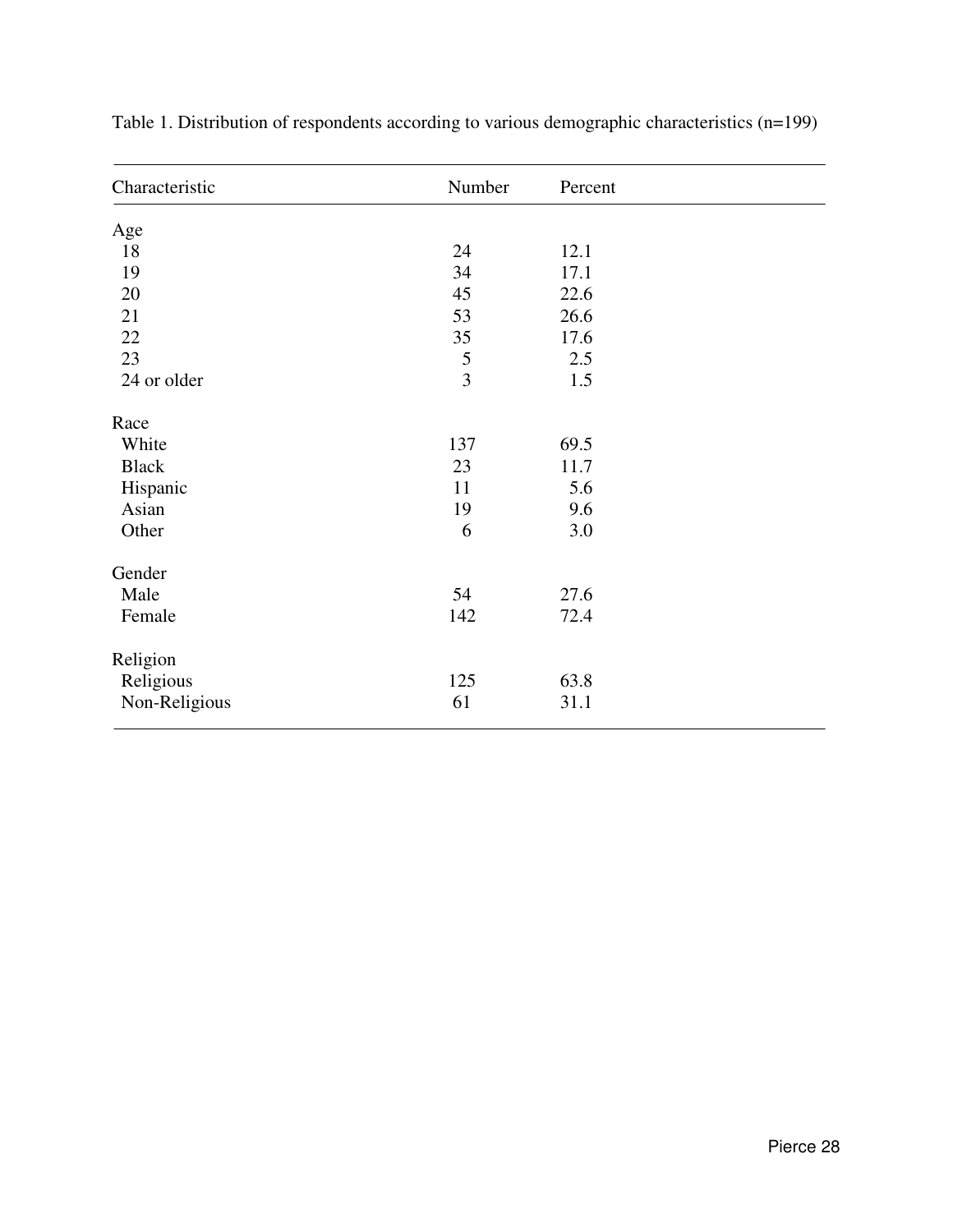| Response                 | Number | Percent |
|--------------------------|--------|---------|
| <b>Strongly Agree</b>    | 34     | 28.3    |
| Agree                    | 65     | 54.2    |
| Disagree                 | 8      | 6.7     |
| <b>Strongly Disagree</b> |        | .8      |
| Don't Know               | 12     | 10.0    |

Table 2. Distribution of respondents according to the question "I would date someone of a different race."  $(n=119)$ 

Table 3. Distribution of respondents according to the question "If I dated someone of a different race, my friends would be okay with it." (n=189)

| Response              | Number | Percent |
|-----------------------|--------|---------|
| <b>Strongly Agree</b> | 98     | 51.9    |
| Agree                 | 86     | 45.5    |
| Disagree              |        | 1.6     |
| Don't Know            |        | 1.1     |

Table 4. Distribution of respondents according to the question "If I dated someone of a different race, my family would be okay with it." (n=189)

| Response                 | Number | Percent |  |
|--------------------------|--------|---------|--|
| <b>Strongly Agree</b>    | 59     | 31.2    |  |
| Agree                    | 74     | 39.2    |  |
| Disagree                 | 31     | 16.4    |  |
| <b>Strongly Disagree</b> |        | 3.7     |  |
| Don't Know               | 18     | 9.5     |  |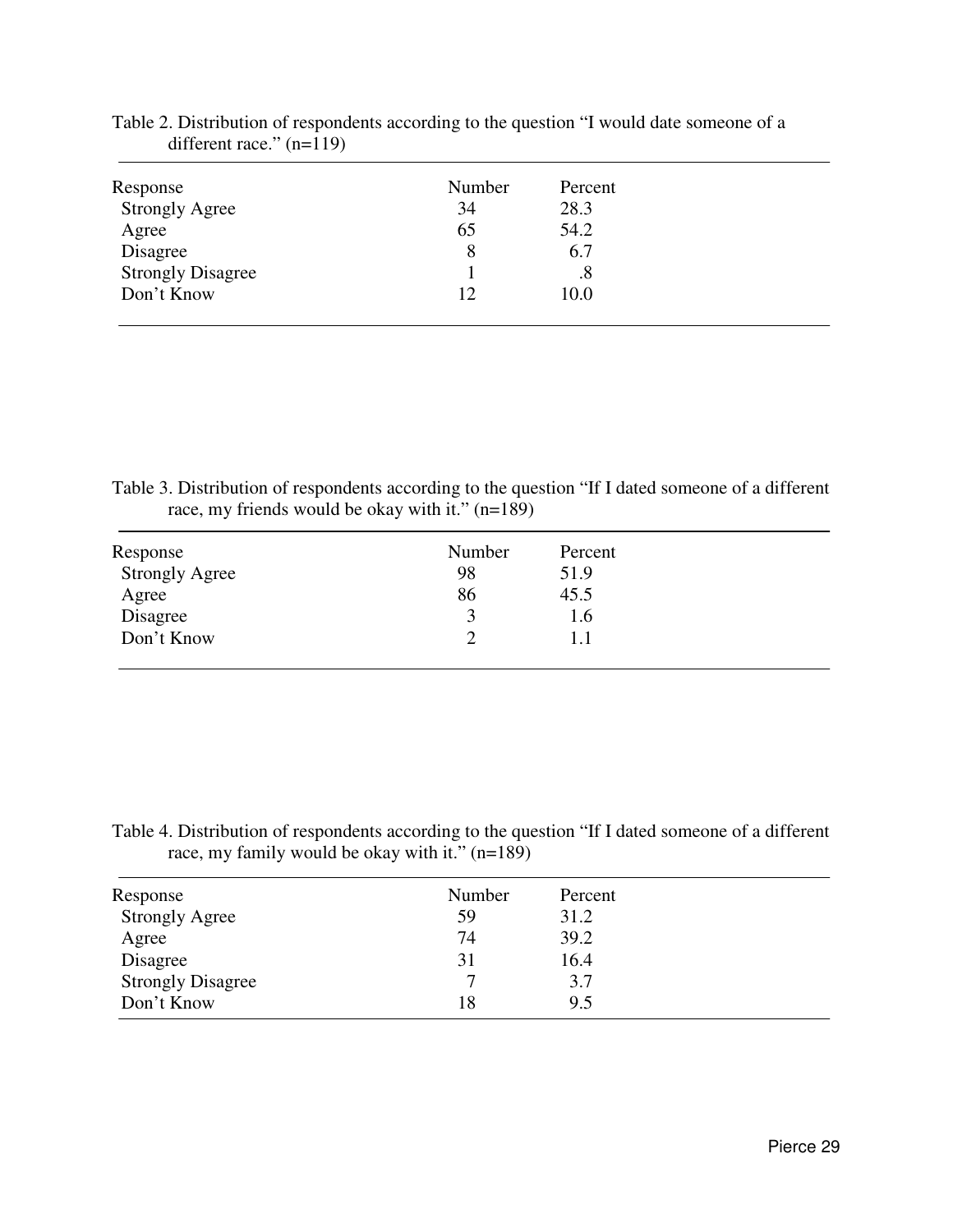| Past or current<br>interracial relationship | White        | Race<br><b>Black</b> | Hispanic     | Asian        | Other           |
|---------------------------------------------|--------------|----------------------|--------------|--------------|-----------------|
|                                             | $(n=137)$    | $(n=23)$             | $(n=11)$     | $(n=19)$     | $(n=6)$         |
| Yes<br>N <sub>o</sub>                       | 32.8<br>66.4 | 56.5<br>43.5         | 36.4<br>63.6 | 52.6<br>47.4 | 100<br>$\Omega$ |

Table 5. Bivariate table showing the effect of race on whether the respondent has been or is currently in an interracial relationship. (percent)

 $\chi^2$ =82.411\*\*\*

\*\*\*= significant at the 1% level  $(\alpha = .000)$ 

| Table 6. Bivariate table showing the effect of race on the statement "I would date someone of a |  |
|-------------------------------------------------------------------------------------------------|--|
| Different race. (percent)                                                                       |  |

| Would date interracially |          |              | Race     |         |         |
|--------------------------|----------|--------------|----------|---------|---------|
|                          | White    | <b>Black</b> | Hispanic | Asian   | Other   |
|                          | $(n=90)$ | $(n=9)$      | $(n=7)$  | $(n=9)$ | $(n=4)$ |
| <b>Strongly Agree</b>    | 23.3     | 66.7         | 57.1     | 33.3    | 0.0     |
| Agree                    | 57.8     | 11.1         | 42.9     | 55.6    | 75.0    |
| Disagree                 | 7.8      | 0.0          | 0.0      | 0.0     | 25.0    |
| <b>Strongly Disagree</b> | 0.0      | 0.0          | 0.0      | 11.1    | 0.0     |

 χ  $2^2$ =32.988\*\*

\*\*= significant at the 5% level  $(\alpha = .034)$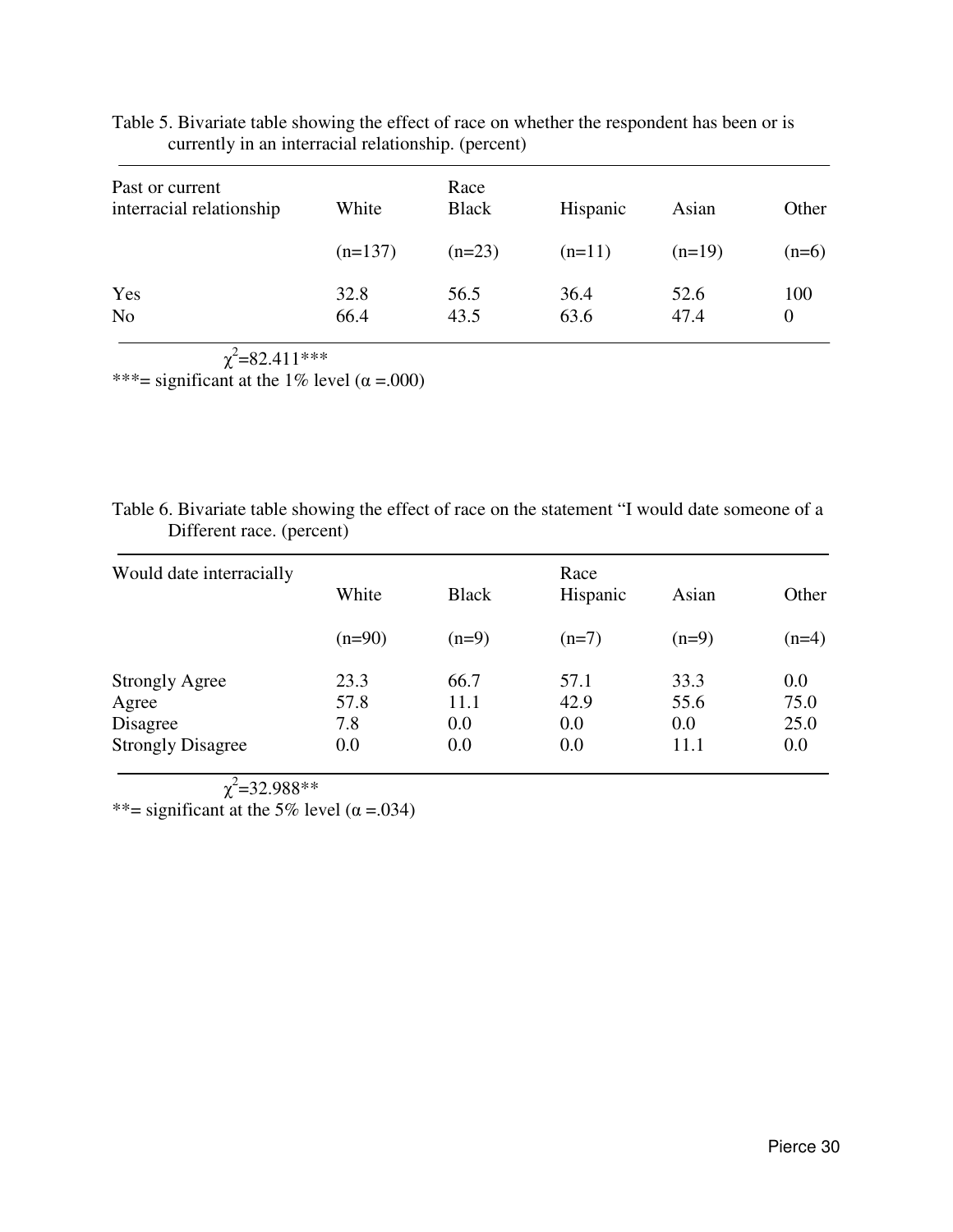| Table 7. Bivariate table showing the effect of religion on the statement "If I dated someone of a |  |
|---------------------------------------------------------------------------------------------------|--|
| different race, my family would be okay with it." (percent)                                       |  |

| Family approval          |                        | Religion |               |
|--------------------------|------------------------|----------|---------------|
|                          | Religious<br>$(n=118)$ | $(n=60)$ | Non-Religious |
| <b>Strongly Agree</b>    | 31.4                   | 33.3     |               |
| Agree                    | 38.1                   | 43.3     |               |
| Disagree                 | 19.5                   | 10.0     |               |
| <b>Strongly Disagree</b> | 1.7                    | 8.3      |               |

 $\chi^2$ =20.067\*\*\* \*\*\*=significant at the 1% level  $(\alpha = .010)$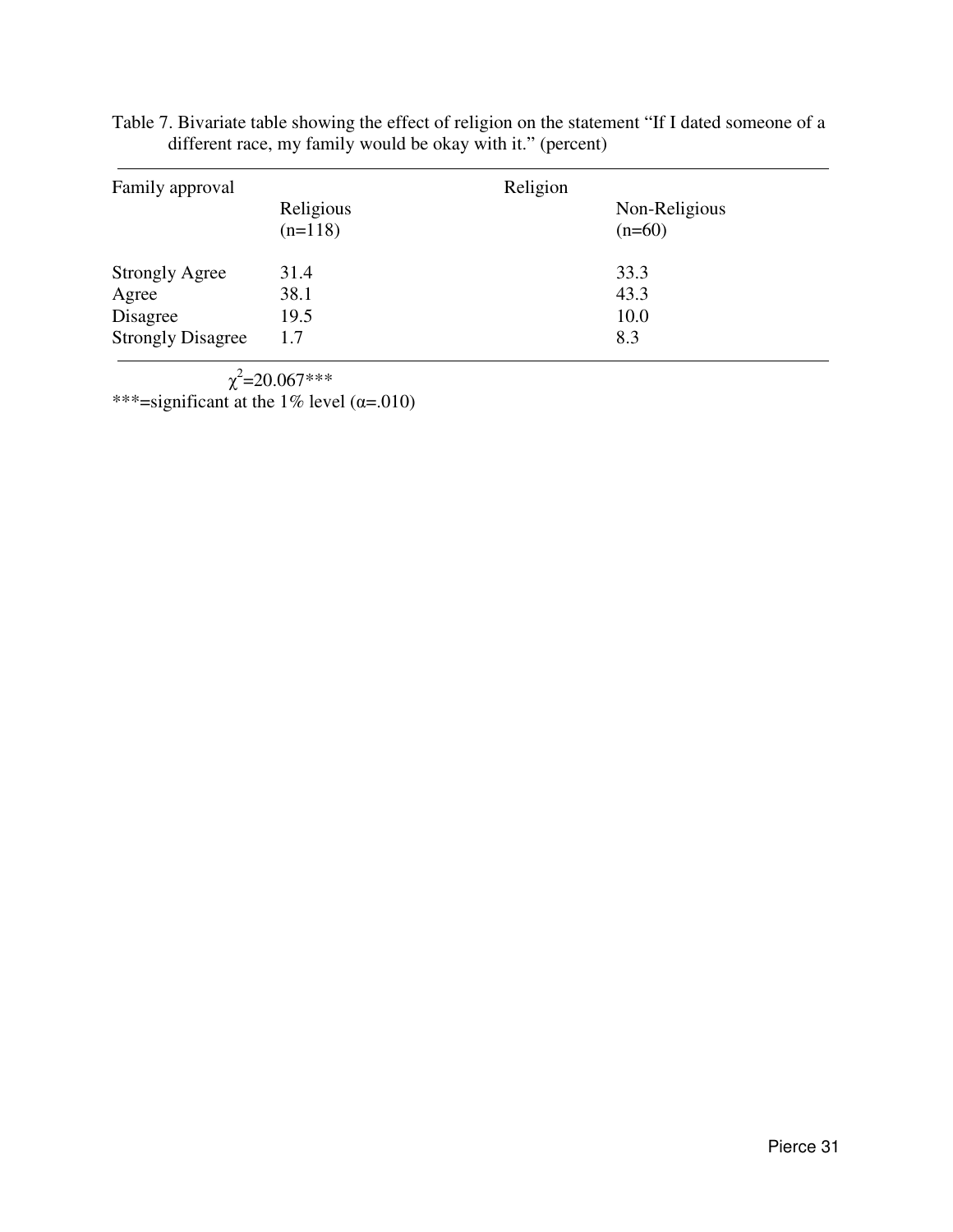## Bibliography

Apfelbaum, Evan P., Michael I. Norton, and Samuel R. Sommers. 2012. "Racial Color Blindness: Emergence, Practice, and Implications." *Current Directions in Psychological Science* 21(3):205-209.

Batson, Christie D., Zhenchao Qian and Daniel T. Lichter. 2006. "Interracial and Intraracial Patterns of Mate Selection among America's Diverse Black Populations." *Journal of Marriage & Family* 68(3):658-672.

Bonilla-Silvia, Eduardo. 2006. *Racism without Racism: Color-Blind Racism and the Persistance of Racial Inequality in the United States*. 2nd ed. Lanham: Rowman & Littlefield Publishers, Inc.

Clark-Ibáñez, Marisol and Diane Felmlee. 2004. "Interethnic Relationships: The Role of Social Network Diversity." *Journal of Marriage and Family* 66(2):293-305.

Dalmage, Heather M. 2012. "Discovering Racial Borders." Pp. 374-382 in *Rethinking the Color Line: Readings in Race and Ethnicity*. 5th ed, edited by Charles A. Gallagher. New York, NY: McGraw-Hill.

Field, Carolyn J., Sitawa R. Kimuna and Murray A. Straus. 2013. "Attitudes Toward Interracial Relationships among College Students: Race, Class, Gender, and Perceptions of Parental Views." *Journal of Black Studies* 44(7):741-776.

Garcia, Amber L., Heidi R. Riggio, Subha Palavinelu, and Lane Locher Culpepper. 2012. "Latinos' Perceptions of Interethnic Couples." *Hispanic Journal of Behavioral* Sciences 34(2):349-362.

Golebiowska, Ewa A. 2007. "The Contours and Etiology of Whites' Attitudes Toward Black-White Interracial Marriage." *Journal of Black Studies* 38(2):268-287.

Gullickson, Aaron. 2006. "Education and Black-White Interracial Marriage." *Demography* 43(4):673-689.

Harris, Tina M., and Pamela J. Kalbfeisch. 2000. "Interracial Dating: The Implications of Race for Initiating a Romantic Relationship." *The Howard Journal of Communication* 11(1):49-64.

Herman, Melissa R., and Mary E. Campbell. 2011. "I wouldn't, but you can: Attitudes toward interracial relationships." *Social Science Research* 41:343-358.

Hohmann-Marriott, Bryndl E. and Paul Amato. 2008. "Relationship Quality in Interethnic Marriages and Cohabitations." *Social Forces* 87(2):825-855.